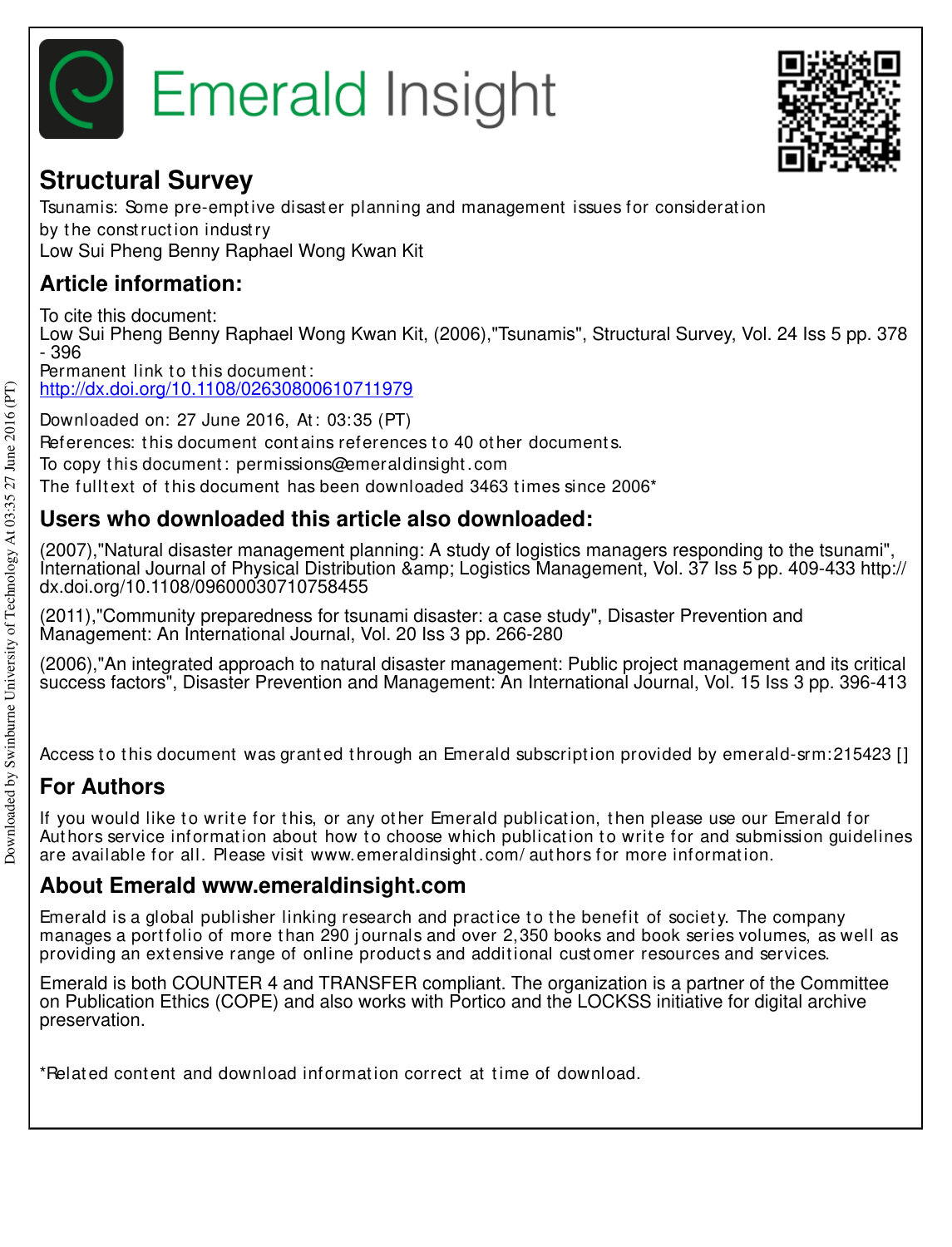

The current issue and full text archive of this journal is available at www.emeraldinsight.com/0263-080X.htm

# Tsunamis

# Some pre-emptive disaster planning and management issues for consideration by the construction industry

Low Sui Pheng, Benny Raphael and Wong Kwan Kit *Department of Building, National University of Singapore, Singapore*

## Abstract

Purpose – Tsunamis are a rare but devastating form of natural disaster that has been documented since early civilization. Throughout history, many major tsunamis have impacted on the world's coastlines, causing heavy loss of lives and damage to properties. While the Sumatran tsunami in December 2004 demonstrated the sheer scale of destruction, there remains little understanding of the implications such obliteration have for disaster planning and management in the construction industry. The purpose of this paper is to raise the awareness of these implications and address some of the pertinent issues.

Design/methodology/approach – The threat from tsunamis for an island state like Singapore cannot be ignored. A general study of tsunami dynamics is carried out and applied to model the worst scenario if tsunamis were to hit Singapore. Unique problems relating to such a scenario are subsequently highlighted to extrapolate an understanding of how the construction industry should now react even before the disaster strikes.

Findings – There appear to be some potential danger and immense uncertainties to the immediate coastline of Singapore in the event of a tsunami. Faced with these uncertainties, the local construction industry needs to recognise such challenges and develop appropriate policies and strategies way ahead to account for disaster planning and management.

Practical implications – While tsunami warning systems have been put in place, tsunamis cannot be stopped. The construction industry has a significant role to play in minimising destruction through appropriate building codes, materials, designs, enforcement and preventive maintenance of infrastructure.

Originality/value – The paper raises the issues of disaster planning and management caused by tsunamis and prompts the construction industry into taking appropriate and timely action to ward off what can be an extremely threatening event to both lives and properties.

Keywords Tidal waves, Earthquakes, Natural disasters, Contingency planning, Construction industry, Singapore

Paper type General review



Structural Survey Vol. 24 No. 5, 2006 pp. 378-396

0263-080X

 $\degree$  Emerald Group Publishing Limited

DOI 10.1108/02630800610711979

**Introduction** 

The massive undersea earthquake of Richter magnitude 9.0 near Aceh, West Sumatra, Indonesia on 26 December 2004 created a tsunami that caused nearly 200,000 deaths in about a dozen countries fringing the Indian Ocean – Indonesia, Thailand, Sri Lanka, India, Maldives, Bangladesh, Malaysia, Myanmar and Somalia. This was one of the worst disasters in recent history. Tsunamis can cause great destruction and loss of life within minutes on shores near their source, and some tsunamis can cause destruction within hours across an entire ocean basin (NOAA, 2005). Hence, it demands coastal countries, such as Singapore, to examine and evaluate the impacts of tsunamis and develop plans to mitigate and reduce any apparent hazards.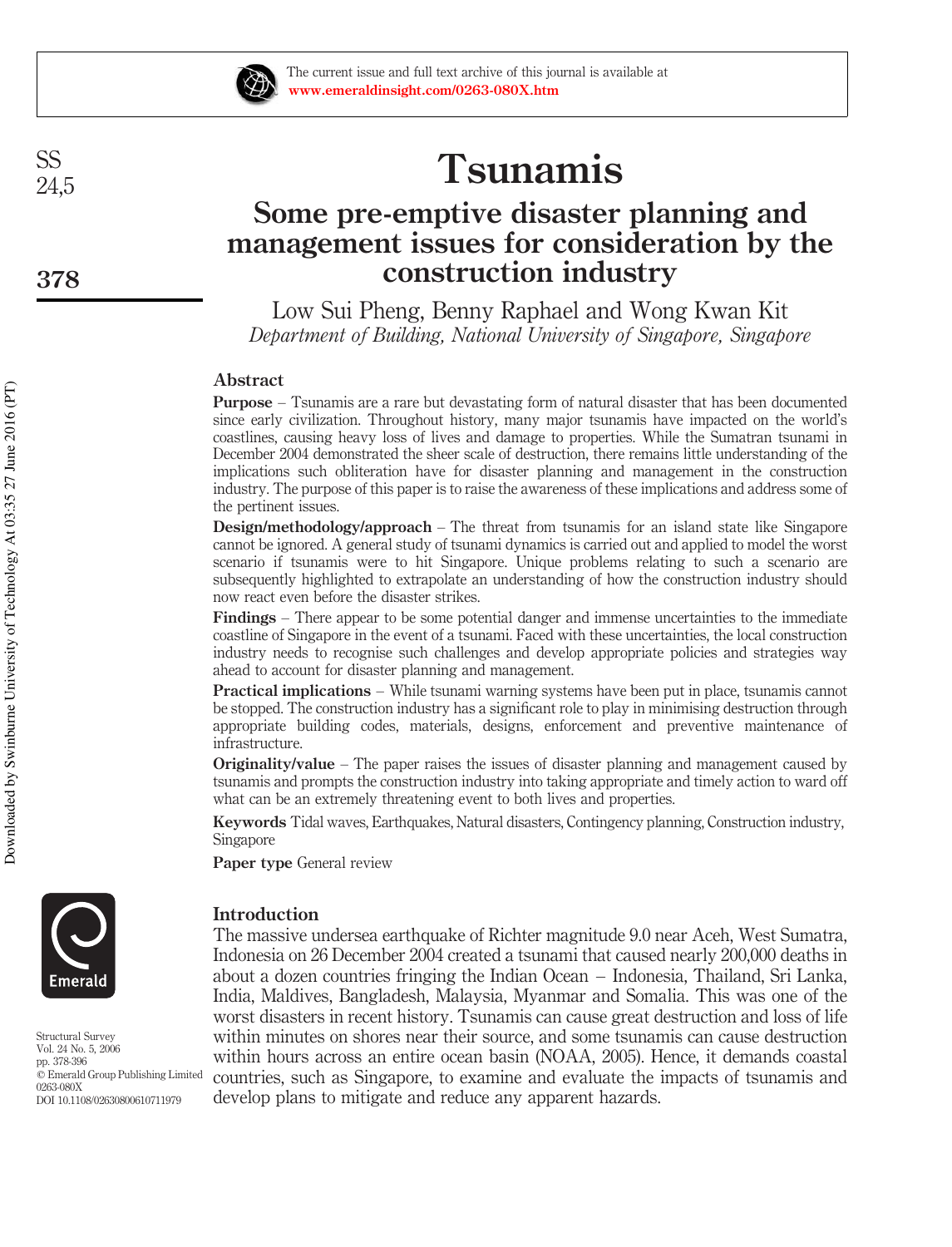Many existing publications are based on general disaster management strategies. Apart from the systems developed by the United Nations Human Settlement Programme (UN-Habitat, 2003) and the World Bank (2006), Stallen *et al.* (1994) and Trim (2004) have presented some practical issues pertaining to disaster management. In particular, Oloruntoba (2005) has specifically touched on tsunamis and the unique issues and challenges in the management of this form of catastrophe. Ofori (2002) has highlighted some important strategies to prepare the construction industry for disaster prevention and response.

The objective of this paper is to explore and describe the general characteristics of tsunami waves and, using Singapore as a hypothetical case, recommend a suitable tsunami disaster management plan for implementation by the construction industry. It is also to raise awareness among professionals in the construction industry that mitigating measures can be taken to pre-empt the destructive forces of tsunamis that may potentially occur in the future. The discussion on tsunami characteristics will require some description and elaboration on the general dynamics and concepts of waves. It will look into common causes of the origin, its propagation mechanisms along the water column and the effects of devastation as it moves inland. In particular, some risk prone locations will be identified.

The approach to tsunami management will be separated into two areas – post- and pre-tsunami. As part of the post-tsunami management plan, some general disaster management issues will be elaborated. Subsequently, some strategies for the local construction industry to mitigate tsunamis will be recommended.

## Origin and causes of the great waves

Giant sea waves or tsunamis had repeatedly swept over coastal communities every few years without warning, causing countless deaths and immeasurable damages. From records of about 65 million years ago (the same time as the demise of the dinosaur species) to the recent South-Asia disaster, the effects of tsunamis are clearly demonstrated (see Plates 1 and 2).

Therefore, there is a pressing need to understand the geological processes behind this natural phenomenon to better predict the intensity of inundation and take preventive measures to mitigate the hazards caused by this ever-changing and



Source: Channel NewsAsia (2005)

Plate 1. Flattened houses near Band Aceh

379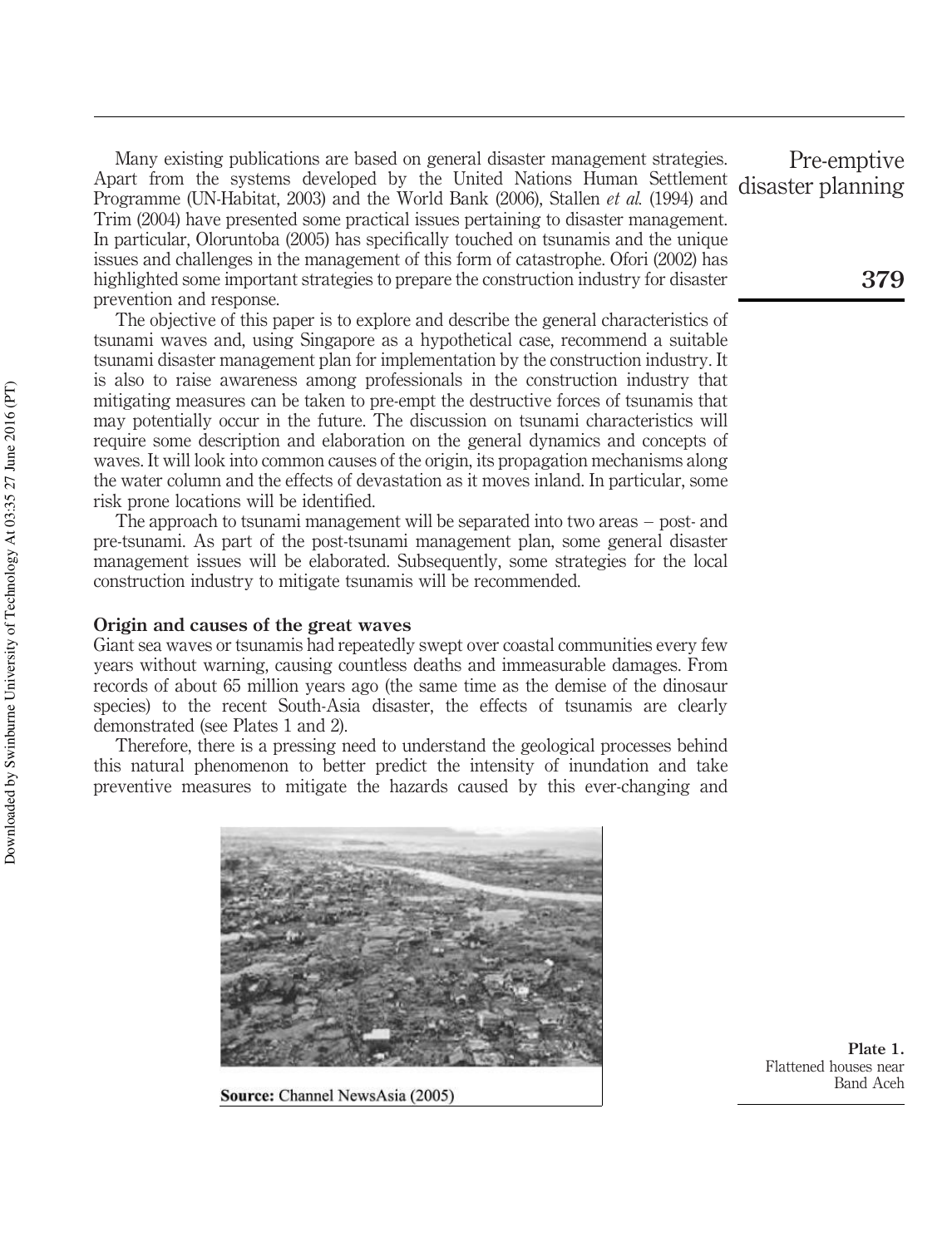

**Source:** Singapore Red Cross Society (2005)

dynamic planet. With advances in science and engineering, such proliferation of knowledge is plausible. The word "tsunami" is derived from Japanese words "*tsu*" which means harbour and "*nami*" which means wave (IOC, 2005). Formed as a result of a large-scale disturbance of the water column, tsunami is a system of ocean gravity waves of extremely long wavelength and period (IOC, 2005, 1999).

Very often, people use seismic or tidal sea wave to illustrate "tsunami". This is incorrect because tsunamis are absolutely unrelated to astronomical tides and have different physical characteristics from the latter (IOC, 2005). Hence, the Japanese word "tsunami" has been internationally accepted to cover all forms of impulsive harbour wave generation.

Tsunamis are seismic sea waves that are generated by the sudden displacement of a large volume of water (Kusky, 2003). When the water is being displaced from its equilibrium position, waves will be formed as the water column attempts to regain its equilibrium under the influence of gravity (IOC, 1999). This violent and impulsive undersea disturbance is usually caused by earthquakes, occasionally by submarine landslides, infrequently by volcanic eruptions and rarely by large cosmic impacts in the ocean (IOC *et al.*, 2005). These forces will create energy through the waves to produce an extremely damaging effect along the shoreline. The origins and causes of tsunamis are discussed below.

#### *Earthquake*

Earthquakes have been, by far, the most prevalent form of tsunami generation mechanism (Kusky, 2003). These usually occur in regions where there is a high seismicity characterised by tectonic subduction along plate boundaries. As these plates collide, they tilt, offset or displace large areas of the sea floor and cause sudden displacements of the ocean water that produces tsunami waves. However, it should be noted that not all earthquakes generate tsunamis (Prager, 2000). According to IOC (2005), the earthquake should have a Richter magnitude exceeding 7.5 to produce a destructive tsunami. An increase in one unit of magnitude corresponds to a factor of ten increments in seismic wave amplitude and a 30-fold increase in released energy (IOC *et al.*, 2005).

380

Plate 2. Destruction by running tsunamis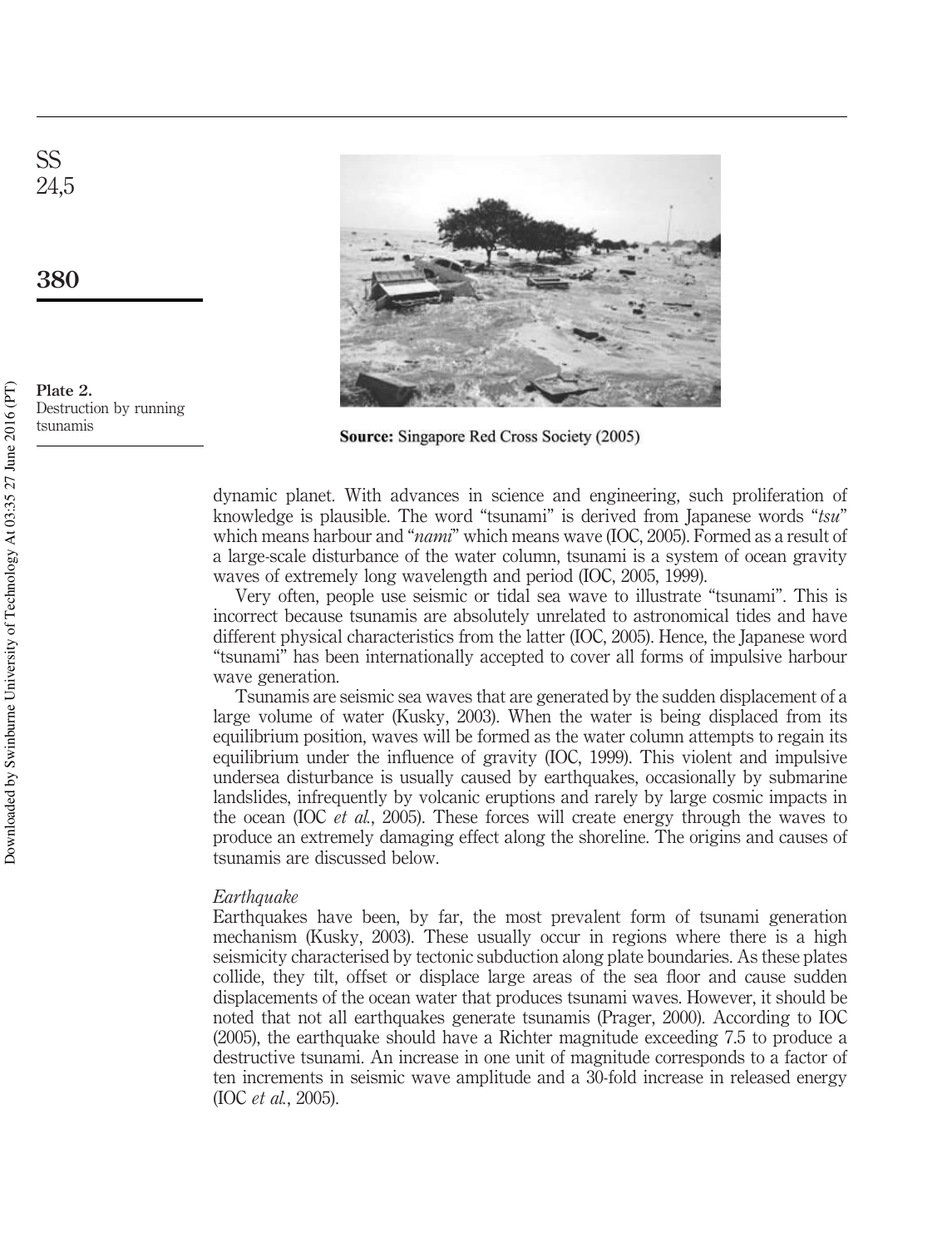Triggering a tsunami requires the vertical movement of up to several metres of the sea floor over a large area of up to 10,000 km<sup>2</sup> (IOC *et al.*, 2005). When the ocean floor lifts up or drops down, it pushes large volumes of water upward or downward, resulting in a wave motion that eventually becomes a tsunami. The focus in the earth where the rupture occurs has to be shallow (less than 70 km below the earth's surface) and located underneath or near the ocean (IOC *et al.*, 2005). It is only shallow offshore earthquakes that can cause enough deformation to generate tsunamis over the water column above it. Nonetheless, sufficiently strong inland earthquakes can also produce the same effects in the sea nearby (Prager, 2000). Hence, in order for an earthquake-induced tsunami to be generated, the fault has to lie within a certain depth below the sea and create a vertical displacement over a large region. The Sumatran earthquake on 26 December 2005 is a typical example of such tsunami generation mechanism.

# *Landslide*

Displacement of water caused by sudden submarine landslides or slumps that fall from great heights into the sea can generate tsunamis (IOC, 2005). Since these are usually bulky materials such as sedimentation from eroding rivers and glacier or avalanche formed from rocks or ice falls, they are able to produce a significant impact on the surrounding water column. Usually, landslides are triggered as a consequence of land mass being disturbed. Based on records, the most common factors include earthquakes, storms and human activities such as construction works. The occurrences of such events have shown to cause instability and abrupt failure of the slopes, leading to the eventual collapse of large amounts of sediments.

However, landslides can also happen without any stimulation (Kusky, 2003). When sediments rest unstably on slopes that are over-steepened, there is a high probability of them falling and sliding downhill. Also, porous sediments that are saturated with water may give way under their own weight. Recent evidence suggests that almost one-third of tsunamis in the 1990s were generated by quake-induced landslides (Prager, 2000). A falling rock in Lituya Bay, Alaska on 9 July 1958 caused one of the largest tsunami that reached 520 m high on the island. Thus, we should not underestimate the role of landslides in tsunami generation.

## *Volcanic eruption*

Tsunamis can also be generated by volcanic eruptions offshore (IOC, 2005). Violent eruption can create impulsive disturbances which displace a large volume of water in the immediate vicinity. Based on information from ITIC, this mechanism can trigger tsunamis in three ways. The first method is cause by submarine eruptions underneath the sea. As these volcanoes erupt, they displace massive amounts of water above it with an explosive force (Kusky, 2003). The energy that is released by the volcano will be transmitted to the water, producing a series of waves that eventually become a tsunami. Likewise, volcanic eruption above the sea level will produce pyroclastic or lava ejections from the summit of the volcano. As these ash and debris flow down the volcanic slopes and plunge into the sea under gravity, they spread out rapidly and can create enormous energy that generates huge waves into massive tsunami (Bryant, 2001).

The last and most destructive cause is a consequence of the collapse of offshore volcanic slopes. After numerous large explosions, the magmatic chamber becomes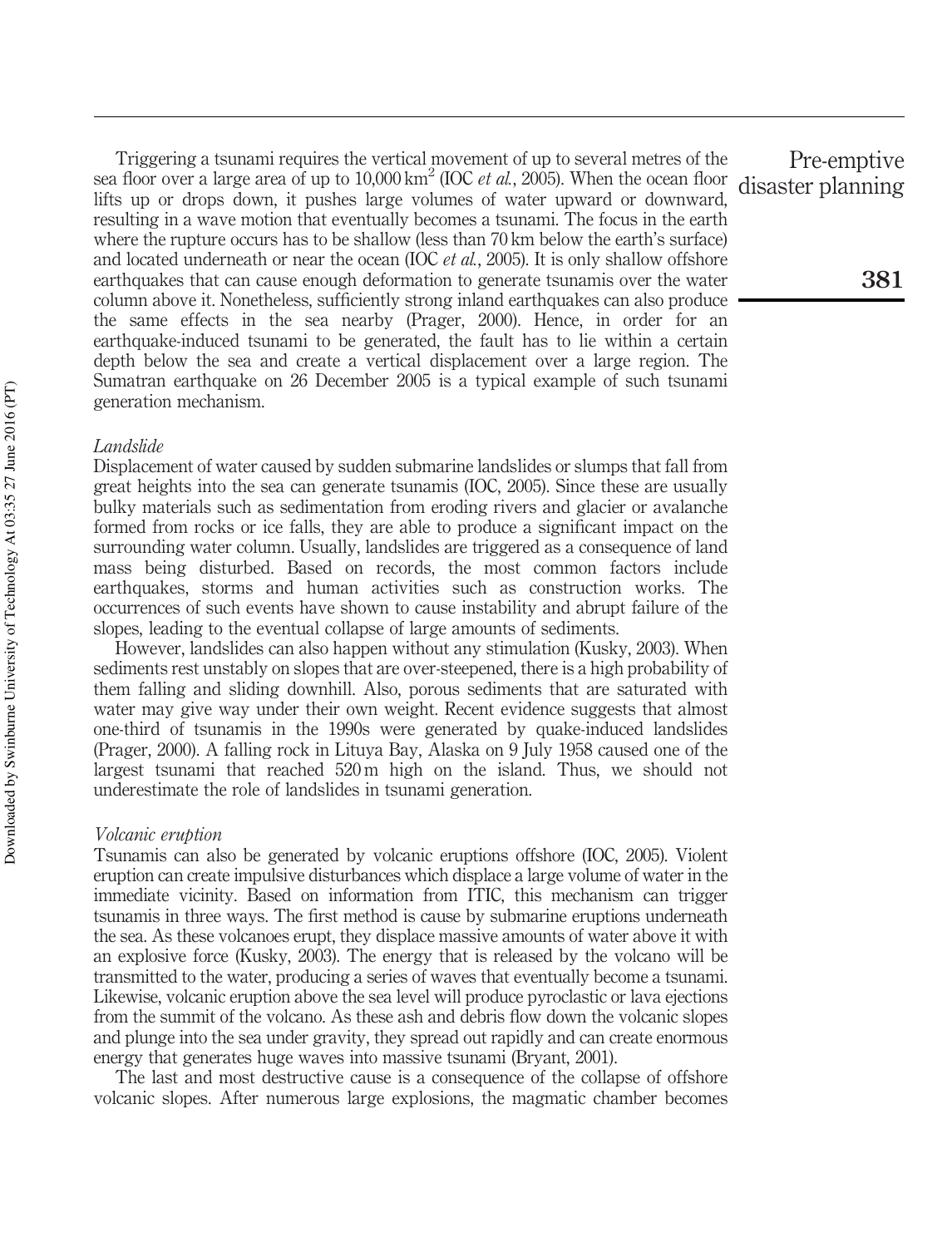partially vacated and leads to the collapse of the unsupported volcanic slopes into the empty hole underneath (George, 2005). This falling back of the eruption column beneath the sea displaces large amounts of water and generates a tsunami. In short, a tsunami is usually produced as a result from a combination of submarine eruptions, flow of pyroclastic materials and collapse of volcanoes. One of the largest tsunami was generated from the eruption of Krakatoa, Indonesia on 26 August 1883 where the joint effects of the explosion and collapse of the volcano killed 36,417 people along the Sunda Strait in both the islands of Java and Sumatra (George, 2005). SS 24,5 382

#### *Asteroid or meteorite impact*

The discovery of huge submarine impact craters has offered some form of evidence suggesting that large asteroids or meteorites have hit the Earth's surface in the past (IOC, 2005). Since four-fifths of our planet is covered with water, the potential of them falling in the oceans and seas are high. Recent studies by scientists have indicated that the impact of a moderately large asteroid, 5-6 km in diameter, in the middle of the large ocean basin will generate a tsunami of cataclysmic proportions (IOC, 2005). In particular, they have found evidence of a devastating tsunami generated by an enormous asteroid/meteorite impact in the Gulf of Mexico about 65 million years ago that may have led to the extinction of the world's dinosaurs (Prager, 2000).

Fortunately, the occurrence of such an asteroid or meteorite impact is very rare since most will have been burnt down as they pass through the Earth's atmosphere (IOC, 2005). Yet, the risks of such random asteroid or meteorite impacts are still present and will continue to pose a threat to the present-day civilization.

#### Movements of tsunamis

Once tsunamis have been generated by any of the mechanisms illustrated above, they start to travel outwards in all directions from the origin as a series of waves. As they propagate towards any land mass, they are characterised by various unique features that are substantially different in the deep ocean and along the shoreline.

#### *Deep ocean*

Unlike ordinary wind-driven ocean waves, tsunami behaves as shallow-water waves with long wavelengths (DESS, 2005). Hence, the depth of water (i.e. height of water level from ocean floor) is less than half the wavelength (i.e. distances between successive wave crests). In general, the wavelength of a tsunami can be as much as 200 km or longer while ocean depth averages about 4 km only (IOC, 2005). With the prevalence of such long wavelengths, there is a subsequent lag time between individual wave crests. Thus, the period (i.e. time between the passages of successive wave crests) of tsunami waves can be as long as 100-2,000 seconds (Bryant, 2001). As a result, many people have perished because they did not foresee the arrival of subsequent waves many minutes and indeed hours later.

As a guide, tsunami waves travel at an average speed of  $200 \,\mathrm{ms}^{-1}$  in the Pacific Ocean where the typical water depth is about 4 km (IOC, 2005). The recent Sumatra earthquake has shown us that tsunami waves can travel through the Indian Ocean from the west coast of Sumatra to the east coast of Africa in just seven hours! Tsunamis can travel at high speeds for long periods of time due to the extensive energy carried throughout the water column from the ocean surface to the seabed (IOC *et al.*,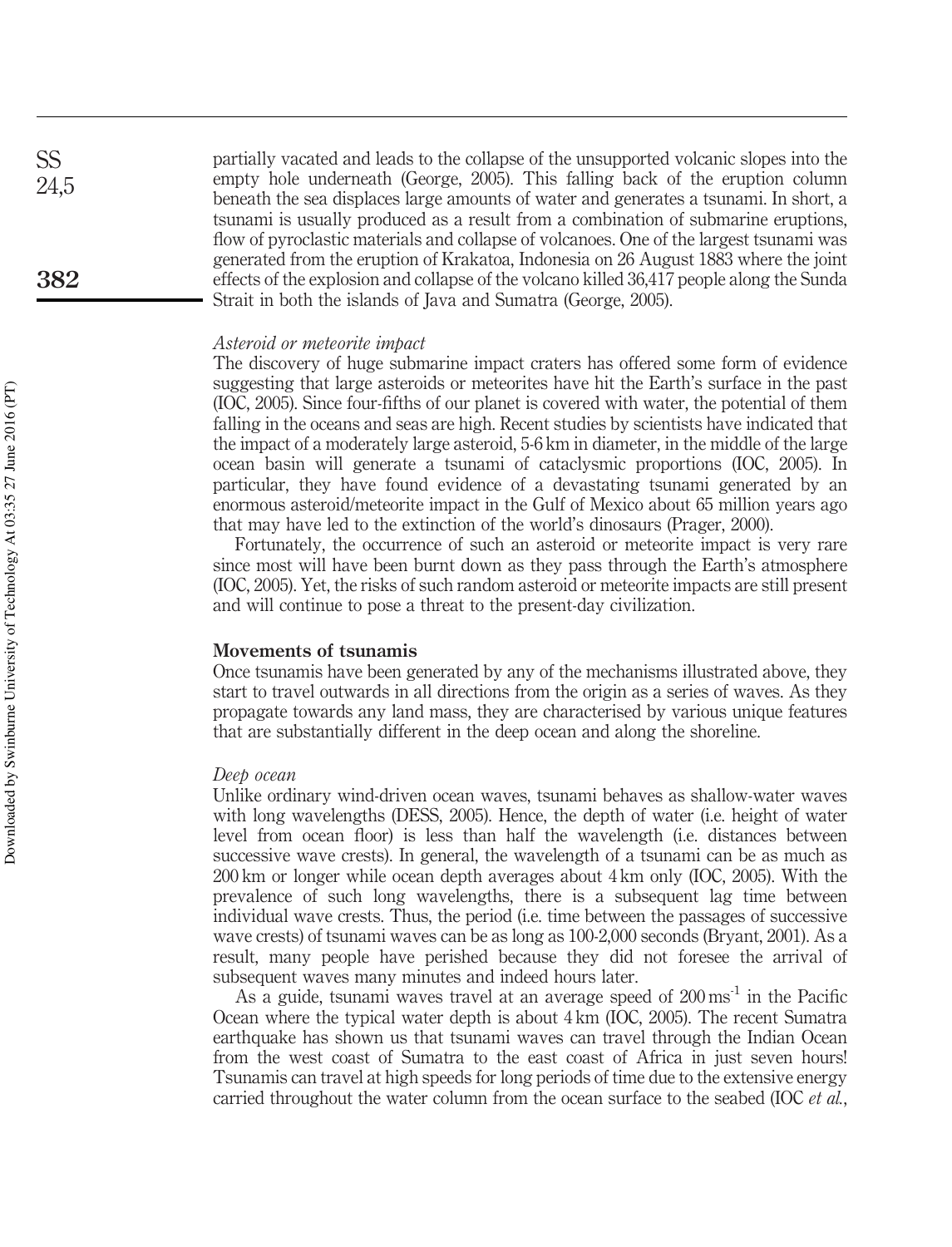2005). In fact, the wave loses energy at a rate inversely proportional to its wavelength (Prager, 2000). Hence, large amounts of energy are carried by the sea from the source area toward the shore because there is a very minimal energy loss in the process. Most tsunami waves travel in the deep ocean with an amplitude (i.e. half the height from trough to crest) of less than 1 m (Kusky, 2003). With this gentle rise and fall of the sea surface, it makes detection difficult except with the aid of sophisticated equipment (IOC *et al.*, 2005). Hence, many people out at sea do not see or feel the passage of the killer waves underneath them.

# *Shore and coast*

When tsunami waves from deep ocean enter the shallower coast, bay or harbour, friction from the shallower sea bed causes their speed to reduce dramatically to about 50-60 km/h (IOC, 2005). As later wave trains continue to travel in deep water towards the same shore at high velocities, it results in a rapid compression of waves near the shoreline (IOC, 2005). As the energy is directed upwards, the water columns start to bunch and pile up on themselves (Kusky, 2003). Once a tsunami reaches dry land, the wavelength is significantly reduced to not less than 10 km and the wave may reach more than 30 m tall (IOC, 2005).

## Effects of destruction

Once this wall of water is smashed onto the built-up areas inland, the energy being released can result in a potentially destructive impact on life and property. In addition to such destruction caused by the in-coming flood or tide, their retreat from land also create serious erosion problems in the affected areas (Kusky, 2003). When tsunami waves run up onto land, the first group of fatalities arises from those people who are playing along the coast or shoreline. These fast moving waves will usually out-run and drown many people in their path. Also, they can sweep individuals away from buildings and even unleash whole villages with many people still residing within them. Despite the initial death toll, this strong hydrodynamic force will continue to erode and disintegrate most property, such as buildings, cars and infrastructure. Subsequently, this large amount of floating debris carried by the water will become even more dangerous projectiles that may create further damage inland (IOC, 2005).

Besides direct damage, secondary problems can result from fires and pollution following the initial destruction. Ruptured fuel facilities, wrecked ships or damaged cables may result in fires, leading to injuries; damaged piping may bring about sewerage and chemical pollution that promotes the spread of diseases (IOC, 2005). Finally when the flood water recedes, it carries most displaced debris (people and properties) on its path back to the ocean. This enormous erosion by the withdrawing waters will not only displace the populace, but also permanently alter various natural and developed features of the land mass (Wong, 2005). In a nutshell, all these effects of destruction can be quantitatively described by two types of measurements – inundation and run-up (IOC *et al.*, 2005).

#### *Run-up elevation*

Run-up is defined as the maximum vertical height above mean sea level at the farthest point on the shore that the sea surface attains during a tsunami (IOC *et al.*, 2005; Kusky, 2003). Due to its correlation with the tsunami intensity, it has been frequently used to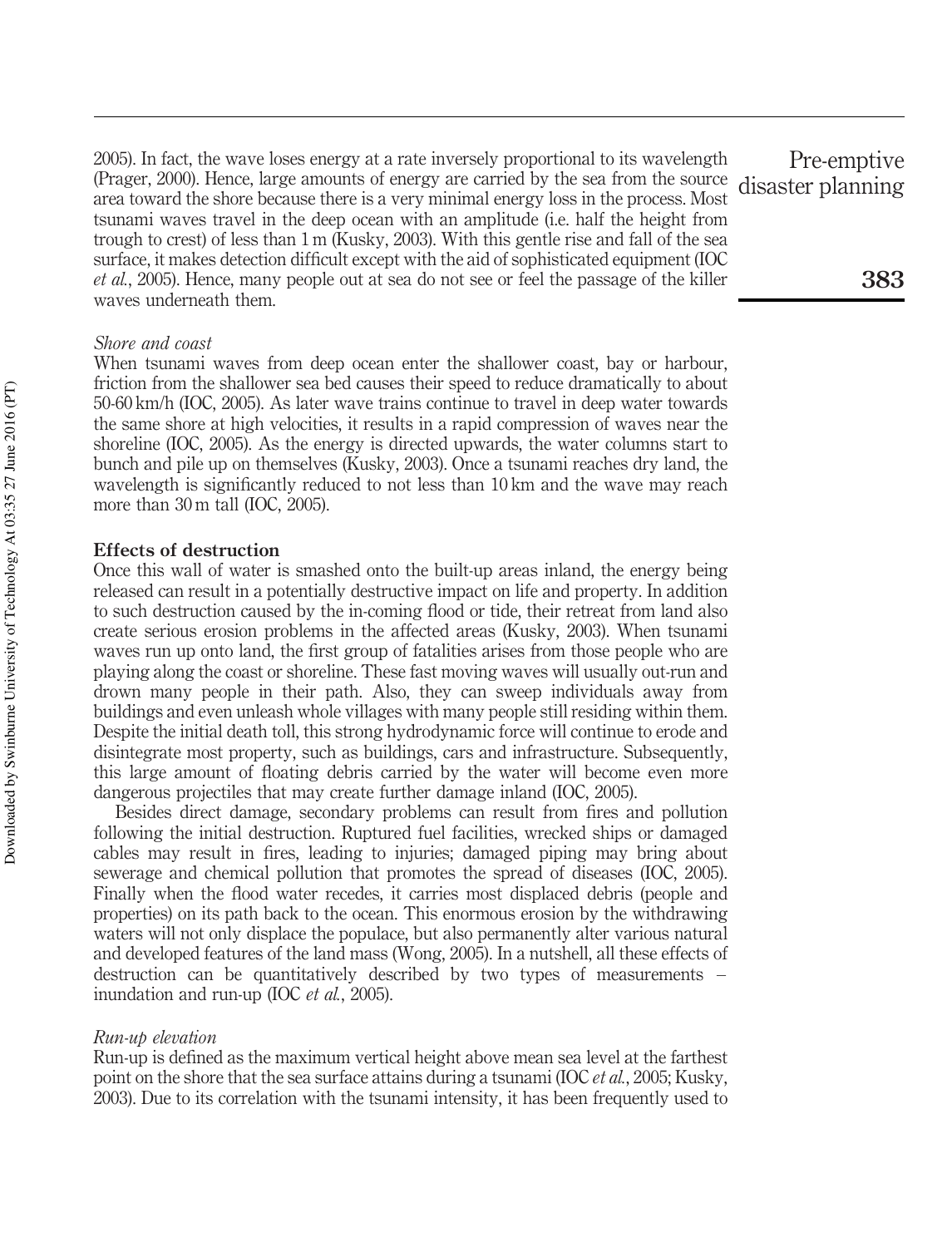describe the tsunami magnitude along a particular coastline. As most dwellings are situated on low-lying coastal areas, any tsunami run-up over 1 m can be dangerous (IOC, 2005). For example, the December 2004 tsunami generated a run-up of nearly 34 m in local Sumatra Island, killing almost 170,000 people and sustaining an estimated US\$4.5 billion worth of damages (UN Special Envoy, 2005). Basically, the height of run-up is affected by numerous factors (Kusky, 2003). It will depend on energy and travel direction of the wave, coastal configuration (e.g. shape of the shoreline) and offshore topography (e.g. depth of the seabed). Typically, steep-sided islands with fringing or barrier reefs are better protected from tsunami inundations.

#### *Inundation distance*

Inundation, also known as inland penetration, is defined as the maximum horizontal distance that tsunami run-up can penetrate inland (IOC *et al.*, 2005; Bryant, 2001). As a general rule, the extent of inundation is an indication of the volume of water carried onshore and the extent of damage along the coastline. In reality, tsunamis may penetrate inland by as much as 300 m or more, flooding many areas with water and debris (IOC *et al.*, 2005). The area of damage can be easily mapped from satellite images that clearly show the location of sediment deposits and dead vegetation. The flow direction can also be determined from the items broken and bent by the waves (Wong, 2005). However, the inundation distances are not similar throughout the shoreline and are dependent on the elevations and terrain of the land, wave intensity and undersea features. In general, lower ground experiences relatively more flooding but such penetrations can be reduced by developing closely spaced structures or planting dense stands of trees.

## Locations at risk

Looking at past records, it has been universally recognised that the probability of tsunami inundation becomes higher when the shoreline is situated near the tsunami source. In fact, cities that are located along fault zones associated with converging or diverging plate boundaries are highly prone to tsunami attack, for example, the so-called Pacific Ring of Fire. From these observations, tsunamis are probably the greatest threat to every developed or developing coastal city. With most cities being located close to the coastline and an increasing number of city dwellers, the risks cannot be ignored. Imagine the death tolls and economic impact if a tsunami were to strike cities such as Tokyo, New York or Bombay with populations of over 15 million people!

Nevertheless, not all locations along the coast may be afflicted with the same extent of destruction even though they are of the same distance from the tsunami source. These can be attributed to the difference in topography or coastal configurations of individual shorelines. They have been classified into nine types (Bryant, 2001):

- (1) Exposed open beaches without any protection from sea-walls or reefs are more easily inundated.
- (2) Smooth cleared land with low friction allows waves to penetrate further inland. This can be minimised with a densely treed landscape or close-proximity development.

SS 24,5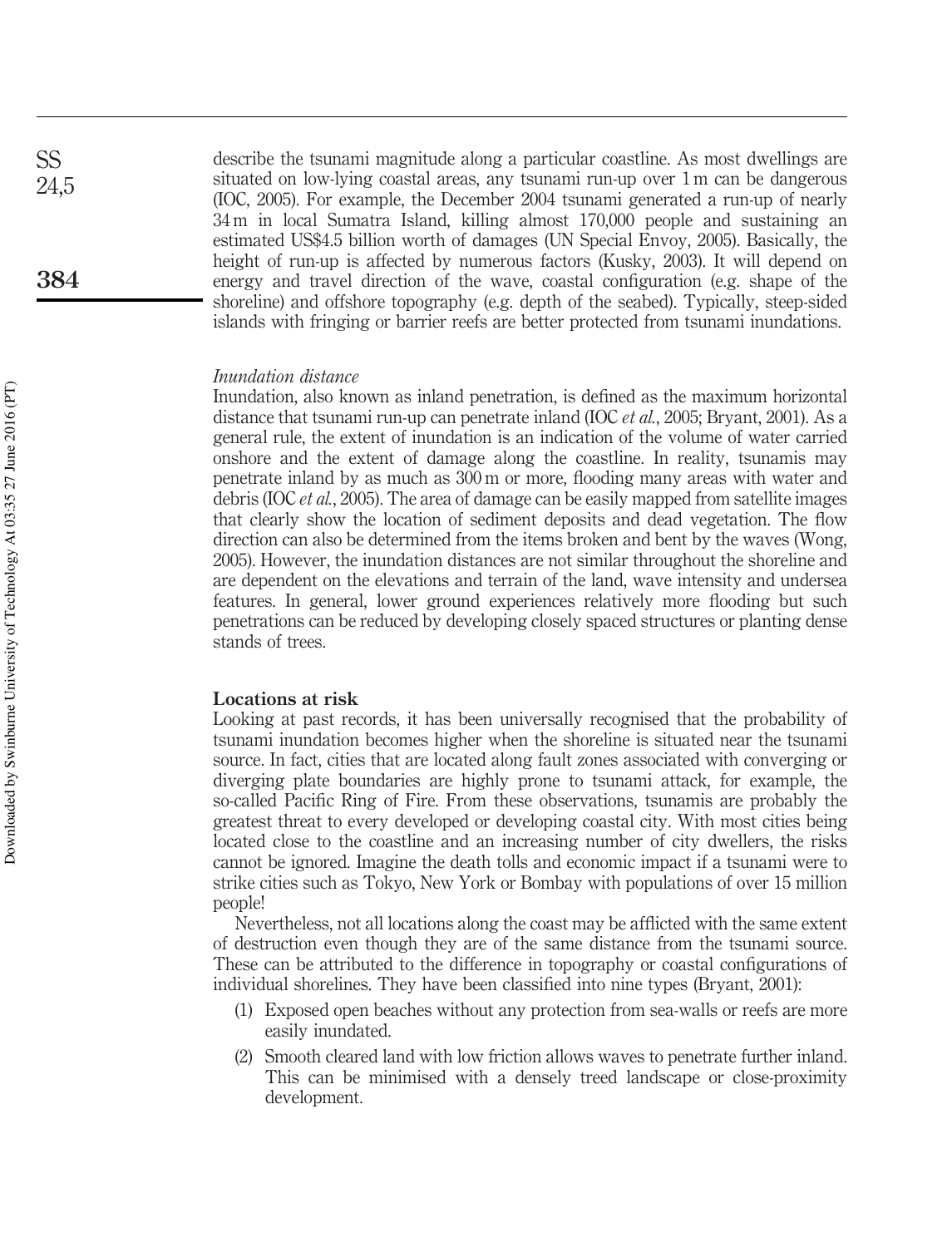- (3) River deltas characterised by steep bathymetry and modest sedimentations permit the waves to cover long distances inland.
- (4) Resonance of waves within harbours and bays can excite and amplify the water against infrastructure built along the shoreline.
- (5) Rivers provide a path for tsunami waves to travel upstream. When these rivers turn shallow or narrow, a typical tsunami inundation is imminent.
- (6) Headlands are susceptible to high waves due to the convergence of wave energy through extensive refraction.
- (7) Gullies may funnel the tsunami energy further inland and transform the water into hazardous waves.
- (8) Cliffs and steep slopes are not efficient in deterring tsunamis from surging inland as their heights are so minuscule in comparison with the long wavelengths of the waves.
- (9) Lee sides of islands are more vulnerable because tsunami waves flow around natural barriers and flood the areas behind them (Bryant, 2001).

#### Hypothetical case of Singapore

Singapore is a nation state that comprises one main island and some 63 offshore islands (Singapore Department of Statistics, 2005). Of the  $699 \,\mathrm{km}^2$  that make up the total land area, about  $620 \text{ km}^2$  are within the main island of Singapore where almost 4.24 million people reside. With the exception of Pulau Tekong and Pulau Ubin (the two largest outlying islands), the rest of the offshore islands are mainly found along the south-western strait (see Figure 1). The country is located near the equator between latitudes 1° 09' N to 1° 29' N and longitudes 103° 36' E to 104° 25' E (Singapore Department of Statistics, 2005). As shown in Figure 2, Singapore has a peculiar geographical location surrounded by Peninsular Malaysia in the north and the Indonesian archipelago on the sides (Sumatra in the west, Java in the south and Borneo in the east).

Based on the plate tectonic theory, Singapore is situated in a low seismicity region of the smaller Sunda plate within the larger Eurasian plate. The Eurasian plate borders with the Indo-Australian plate on the western side of Sumatra and continue beneath Java to reach the Philippine plate on the eastern side of the Phippline Islands. Although the plate boundaries do not cross Singapore, the nearest fault and trench are located more than 350 km away at the west coast of Sumatra across the Straits of Malacca (Pan *et al.*, 2005). Generally, most people perceive Singapore as a geologically safe country because of the distant plate boundaries and the shelter provided by the surrounding land masses. Even the perceptibly pro-active Government of Singapore has reiterated that the risks of Singapore being affected directly from any regional tsunamigenic events would be very low (MSD, 2005). Despite the assurance from the government of Singapore, people cannot ignore the possibility of a local tsunami inundation. This is especially relevant as Singapore is just a small island completely enclosed by the sea situated in the Pacific Ring of Fire. Hence, there is a need to recognise the major historic events for better tsunami prediction.

#### History of regional tsunamis

Although MSD (2005) has no record of any tidal-surges affecting Singapore, the NOAA (2003) does provide data on historical tsunamigenic events and run-ups everywhere in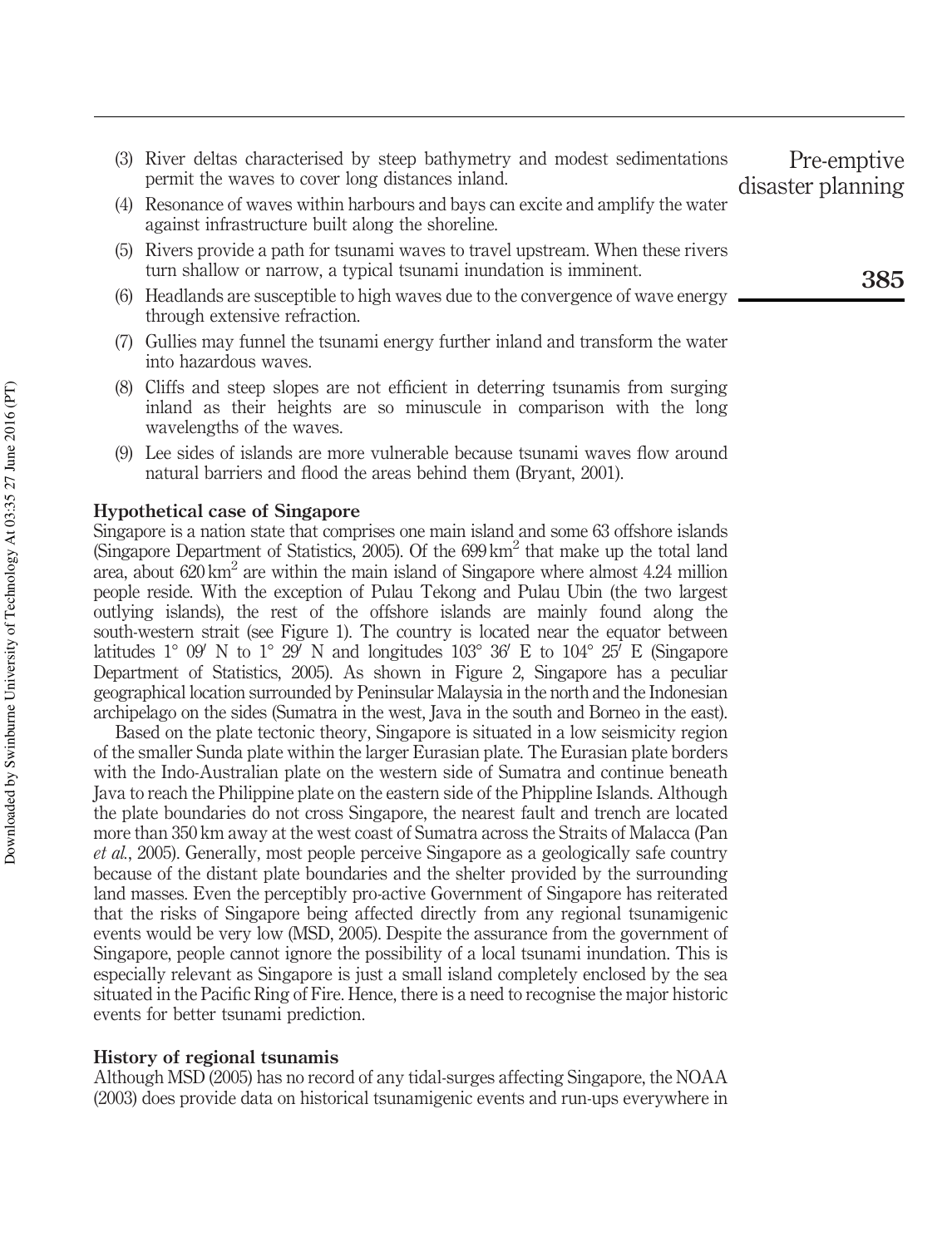

Map of Singapore

**Source:** Central Intelligence Agency (2005)

the world. In order to look into the effects on Singapore, it is important to analyse the trends and patterns from the Indonesian region. Through an analysis of the database, there are a total of 269 tsunami events and 675 tsunami run-ups recorded in this region from 416 to 2005AD. By reference to these historical data, a big earthquake and tsunami will occur in either 50-, 80- or 100-year cycles (Raymondjose, 2005). For instance, the last major tsunami before the 26 December 2004 disaster happened 122 years ago with the volcanic eruption of Krakatoa.

Interestingly, the database shows records of one tsunami event and two tsunami run-ups in Singapore. The tsunami event is due to an earthquake in "Malaysia: Singapore"  $(1.2°\ N\ 103.5°\ E)$  on 26 August 1883 that resulted in 36,000 deaths. Likewise, the two separate tsunami run-ups are caused by a magnitude 7.2 volcano-earthquake at "Indonesia: Banda Aceh" (5.5° N 96.0° E) on September 1837 and a magnitude 7.5 earthquake at "Malaysia: Malay Peninsula"  $(2.5^{\circ} \text{ N } 99.5^{\circ} \text{ E})$  on 17 May 1892. The existence of such data would appear to show the presence of a significant threat in Singapore and a need for further studies on the probability of such a catastrophe. According to historical trends, there exists a high possibility that another great tsunami, equivalent to or larger than the Sumatran tsunami on 26 December 2004, might just hit the region unexpectedly in the future. Regardless of whether the disaster reaches Singapore, it is of paramount importance to recognise the potential tsunami risks in this part of the world.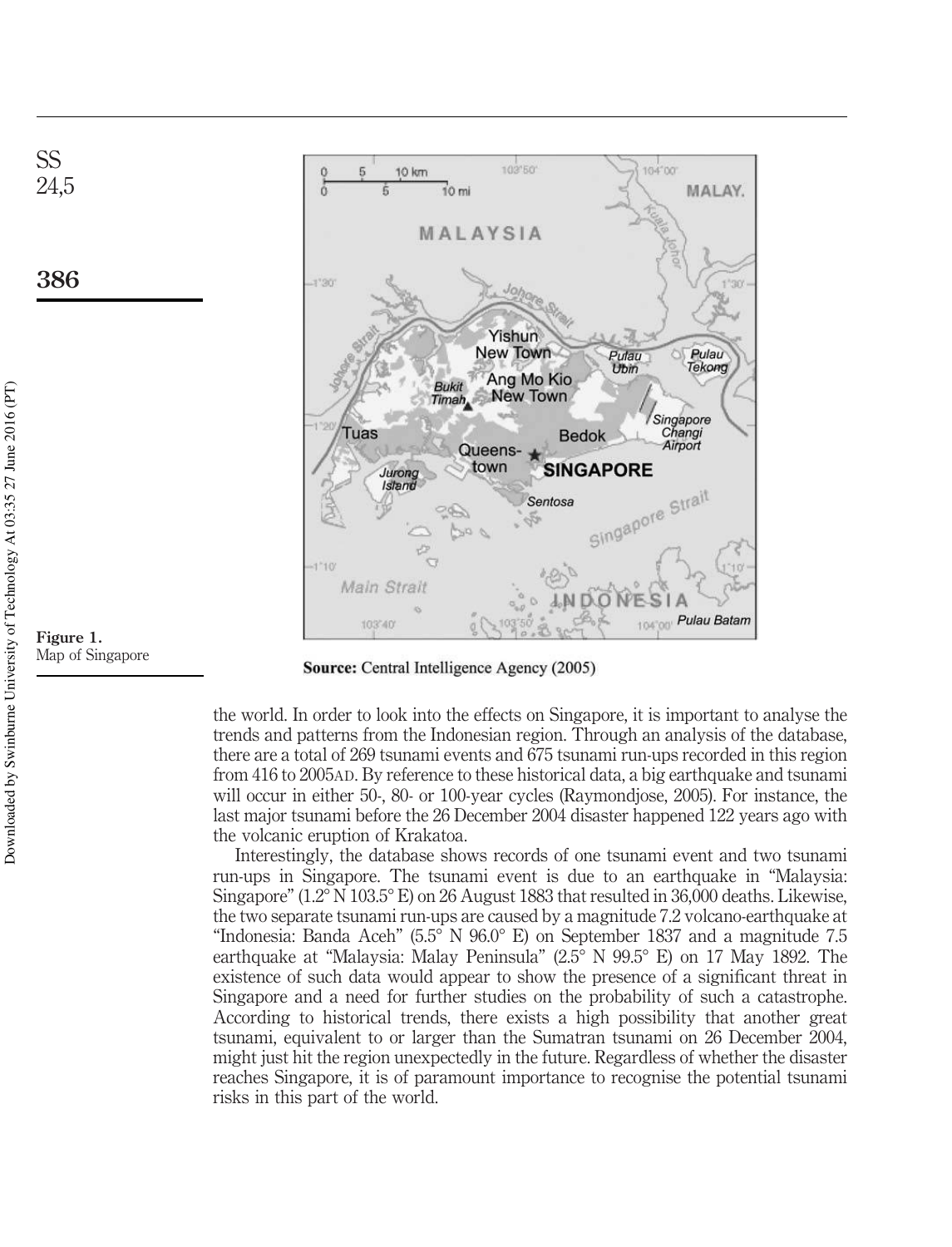

Pre-emptive disaster planning

387

Figure 2. Map of the region around Singapore

# Source: Adapted from MapQuest (2005)

Lisitsyn (1988) mentioned that up to 76 per cent of the total bulk of sediments delivered to the ocean is accumulated at the equatorial humid zone. In the Indian Ocean, sediments from the Indian rivers of Ganges and Brahmaputra are transported from the Tibet mountain area to the Java trench at the western part of the Indonesian region. This higher sedimentation rate will have a considerable effect towards an impending regional landslide and tsunami.

Besides landslides, earthquakes also contribute actively to tsunami generation. According to Gusiakov (2005), the ratio between the number of tsunamis and the total number of earthquakes with magnitude greater than 7.0 and depth less than 100 km is termed tsunami efficiency. From 1901 to 2000, the tsunami efficiency of the Indonesian region is 79 per cent, which is much higher than the average value of 57 per cent for the whole Pacific. It would appear that with three major historic earthquakes in the Sumatran island, another potential earthquake is highly probable and with a 79 per cent chance of generating a tsunami.

Based on such historical seismological data, Dr Smith Dharmasaroja, a Thailand meteorologist, believed that the epicentre of future earthquakes will shift northwards from Sumatra to the Andaman and Nicobar Islands. If a tsunami is generated, it can move downwards through the narrow and shallow Straits of Malacca, swamping Malaysia and Singapore (Ghosh, 2005). According to Professor James R. Rice, a seismological expert, this risk might become even greater during periods of high tides and monsoon winds (Lin, 2006).

## Effect of local topography and coastal landscape

As these waves travel through the Straits of Malacca, they are likely to flow past Malay Peninsular and create destruction on the lee sides of the island. With a relatively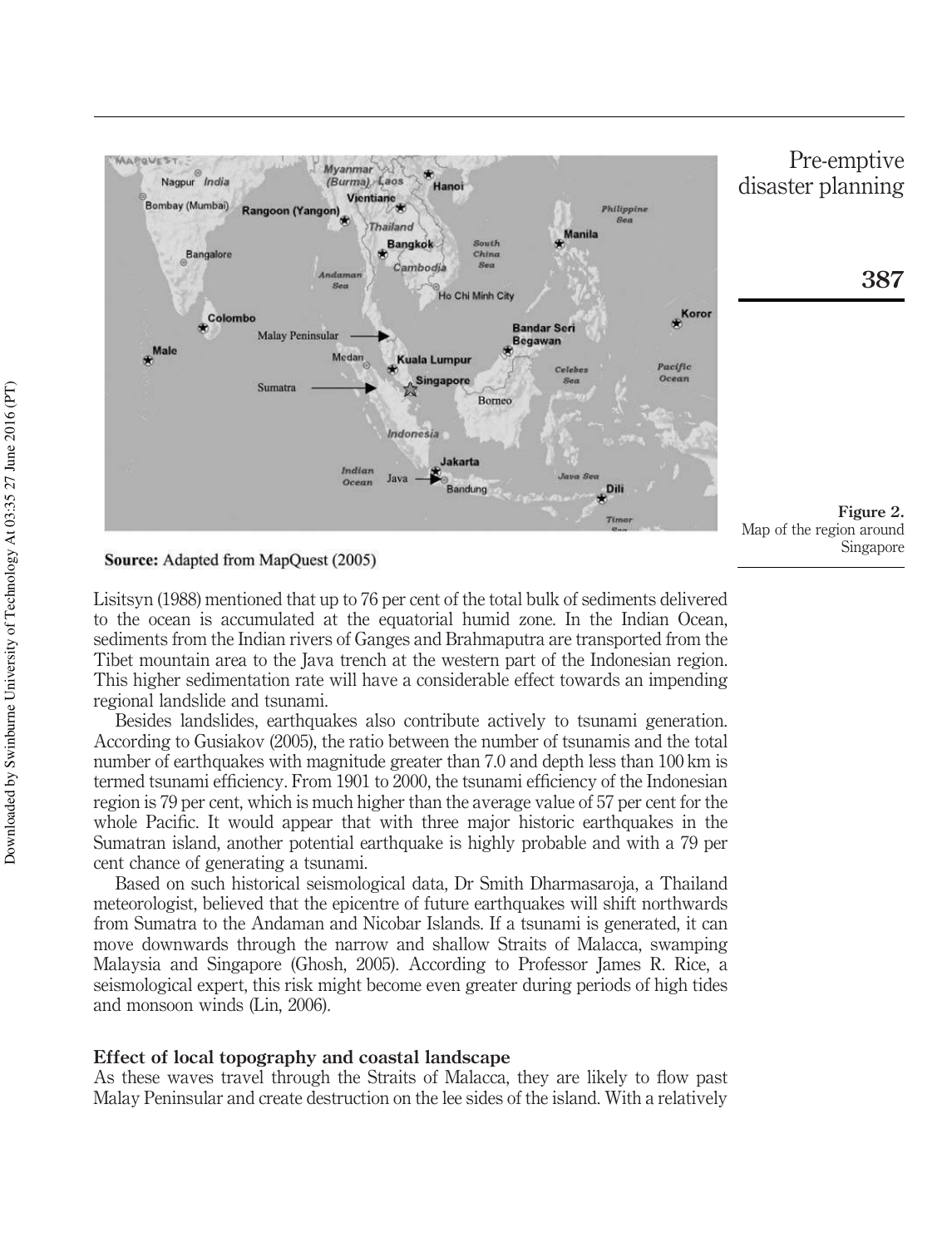low-lying and flat terrain, especially some areas barely above the high-tide level, it is not realistic to expect Singapore to be completely safe from tsunami. Nevertheless, the northern part of Singapore is adequately sheltered by the Malay Peninsular and any tsunami inundation will most likely affect the southern shoreline only. The southern shoreline of Singapore can be basically separated into East and West Coasts. West Coast is largely sheltered from inundation by the offshore islands, such as Jurong Island and Sentosa; East Coast is protected by the treed landscape of the East Coast Park. However, East Coast has a higher risk of inundation because the buffer zone provided by the park is so minuscule in comparison with the larger offshore islands of the West Coast (see Figure 3).

In the middle of East and West Coasts lies the Marina Bay of the Singapore River. There are two problems with Marina Bay. First, the waves within the semi-enclosed bay might undergo resonant amplification against Raffles Place which is built along the coastline. Second, the waves can travel up the river and intensify where the passage shallows or narrows. The latter effect might also be observed in the Straits of Malacca. Being situated in an open coastal area that is relatively unsheltered, the south-eastern shoreline of Singapore is fairly vulnerable to tsunami inundation. In order to understand the impact of tsunami along this area, three essential features of the waves – speed, run-up and inundation – need to be considered.

The south-eastern part of Singapore is primarily a residential area built on reclaimed land (URA, 2003). As a framework to initiate the study on the built environment, this section will merely analyze the distance and elevations of the developments along a segment of East Coast between the shopping mall of Parkway Parade and Victoria Junior College (see Figure 4).

The discussion will start from the beachfront to (Upper) East Coast Road at almost 1,000 m inland. The elevation of the area and the buildings were studied through topographical maps published by the Mapping Unit (1995) of the Ministry of Defence



Figure 3. Parks and gardens in Singapore

Source: Adapted from National Parks Board, Singapore (2005)

SS 24,5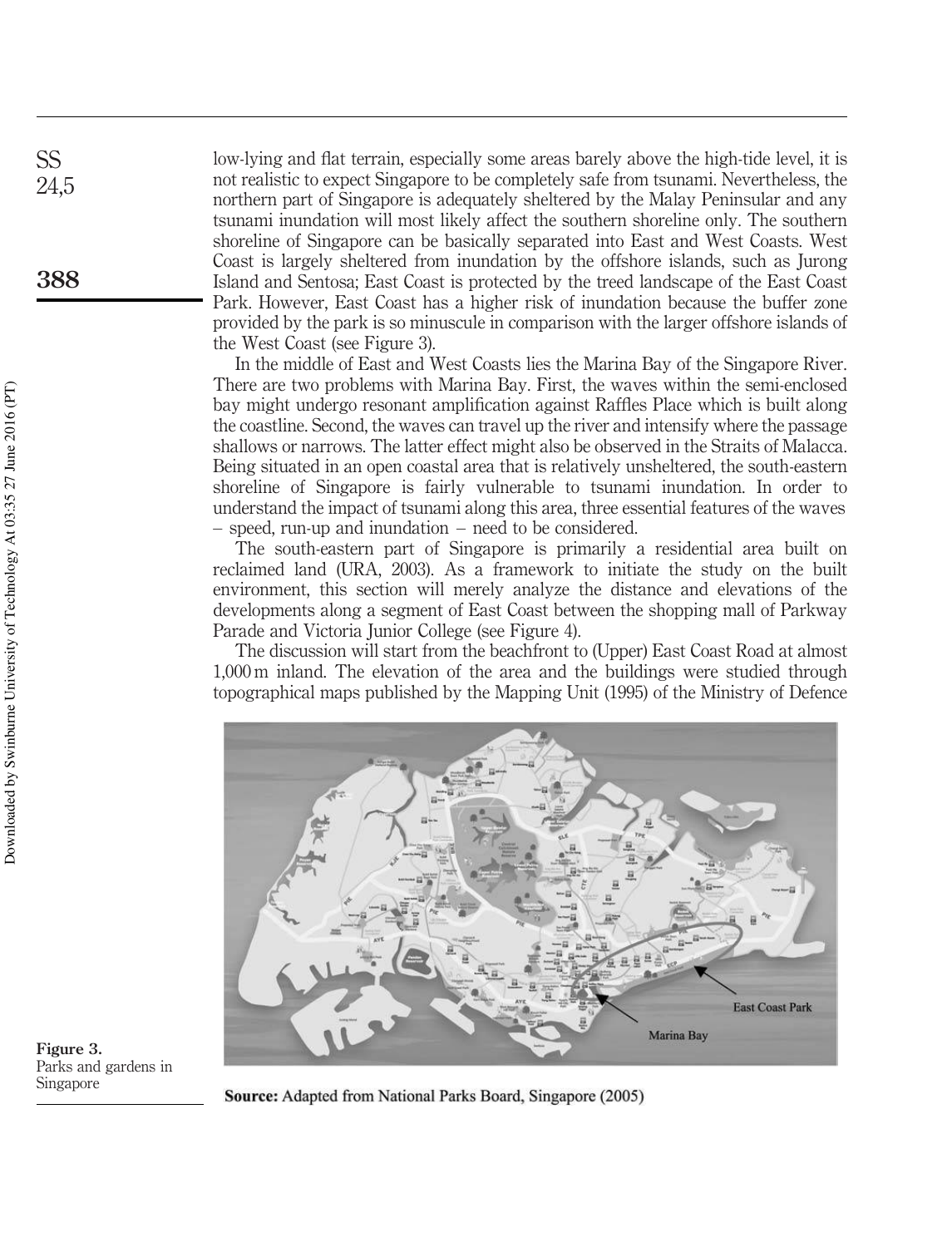

Pre-emptive disaster planning

389

Figure 4. Aerial view of Marine Parade

Source: Adapted from Google (2005)

and planning maps from the Survey Department (2001), Ministry of Law. The immediate shoreline comprises the East Coast Park at some 2 m above the mean sea level, stretching over 20 km from Marina East to Tanah Merah on a land area of 186 ha. It is a man-made beach that offers a wide range of facilities from bowling alleys, golf range and holiday chalets to restaurants and hawker centres. However, most of the buildings in this zone are relatively low and will not be able to withstand any tsunami run-up of more than 32 m. At about 300 m to 600 m from the beach, separated by the East Coast parkway (an expressway), the land is at a height of between 2 m and 3 m above the mean sea level. Besides high-rise housing characterised by the Housing and Development Board estates and private condominiums, this region also houses the Marine Parade town centre. Assuming the level of each storey to be 3 m, the units must be above the eleventh storey to be absolutely safe from a 32 m high tsunami.

From about 600 m to 1,000 m inland, the area is made up of low-rise developments that consist of shop-houses along Upper East Coast Road and high-class bungalows, terrace and semi-detached houses in Telok Kurau. Although tsunamis are unlikely to reach almost 1,000 m inland, these low-rise developments may still be vulnerable to tsunami inundation because the height of the land is just a mere 3 m to 4 m above the mean sea level. Therefore, Marine Parade appears to be at a high risk of tsunami obliteration due to its predominantly residential characteristics – many people might be displaced or killed in the event of such a disaster. Furthermore, this place also poses serious problems in disaster management and rescue operation because most of the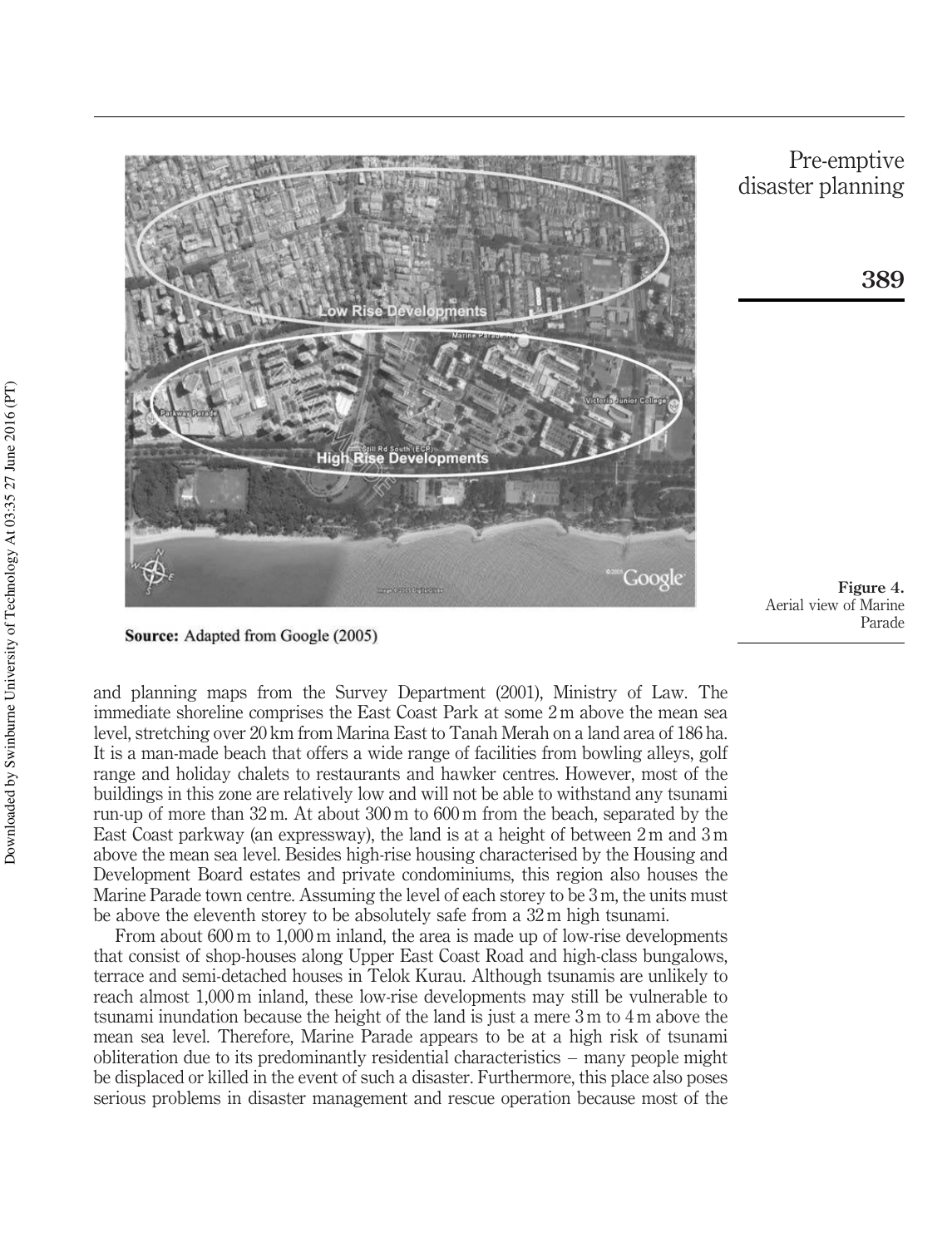developments, such as those along the shoreline and those located further inland, are considered low-rise.

#### Operational readiness

While the pro-active Government of Singapore has repeatedly assured the public that Singapore has an extremely low risk of being directly affected by tsunamis, there remains a need for a comprehensive tsunami warning and evacuation system that is able to put into operation as and when required. The relevant authorities in Singapore believed that tsunamis have an extremely low probability of hitting Singapore. Nevertheless, it was understood that an initiative to simulate possible tsunami obliteration locally was underway. This includes studying the likelihood of an inundation using models and worst case scenarios and developing a monitoring and early warning system for the region. Apart from the important roles played by the Ministry of Home Affairs and the Meteorological Services Division, it would appear that the best action plan in the event of a tsunami will be through the implementation of the civil emergency operation plan by the Singapore Civil Defence Force (2002) for accidents such as fire, building or infrastructure collapse.

#### Disaster management and the construction industry

Regardless of the type of catastrophe, the general disaster management strategies are often classified into four main phases – emergency, relief, recovery and reconstruction (Tan, 2005). Emergency operation takes place almost immediately following the disaster where search and rescue are initiated to save and protect lives. This is continued with the relief work to provide the displaced people with food, shelter and medical assistance. The commencement of the recovery phase begins with the restoration of essential infrastructural services and rehabilitation to assist the victims in returning to their pre-disaster livelihood. Finally, long-term reconstruction measures aim to develop buildings and infrastructures that have been destroyed in the disaster.

Given the enormous amount of effort needed in the various stages of disaster management, it requires a holistic response from many different fields and varied disciplines. For the construction industry, these include professionals, practitioners and volunteers from international institutions, voluntary welfare organisations (VWOs) or non-governmental organisations (NGOs) that specialise in building, civil engineering, architecture, urban planning and environmental studies. With the rapid socio-economic progress resulting in massive globalisation, settlements are being more inter-connected and reliant on each other (Ofori, 2002). Consequently, the ever-extending distribution networks of resources such as utilities and food supplies are becoming more vulnerable to disruption when one area is affected by any disaster.

The 2004 Sumatran Earthquake and Tsunami is a typical example of a disaster that led to the destruction of 141,000 houses, 2,240 educational facilities and 592 health centres in Aceh/Nias within Sumatra (UN Special Envoy, 2005). According to the World Bank (2006), between 80,000 to 110,000 houses, 335 new schools and 89 health centres are needed to be rehabilitated or rebuilt in this area to return the people to their normal livelihoods. Despite records showing Singapore being struck by tsunamis in the nineteenth century, there was never any tsunami being documented in modern-day Singapore. Hence, instead of focusing on recovery and reconstruction efforts, the construction industry must set their sights towards improving local mitigation and

SS 24,5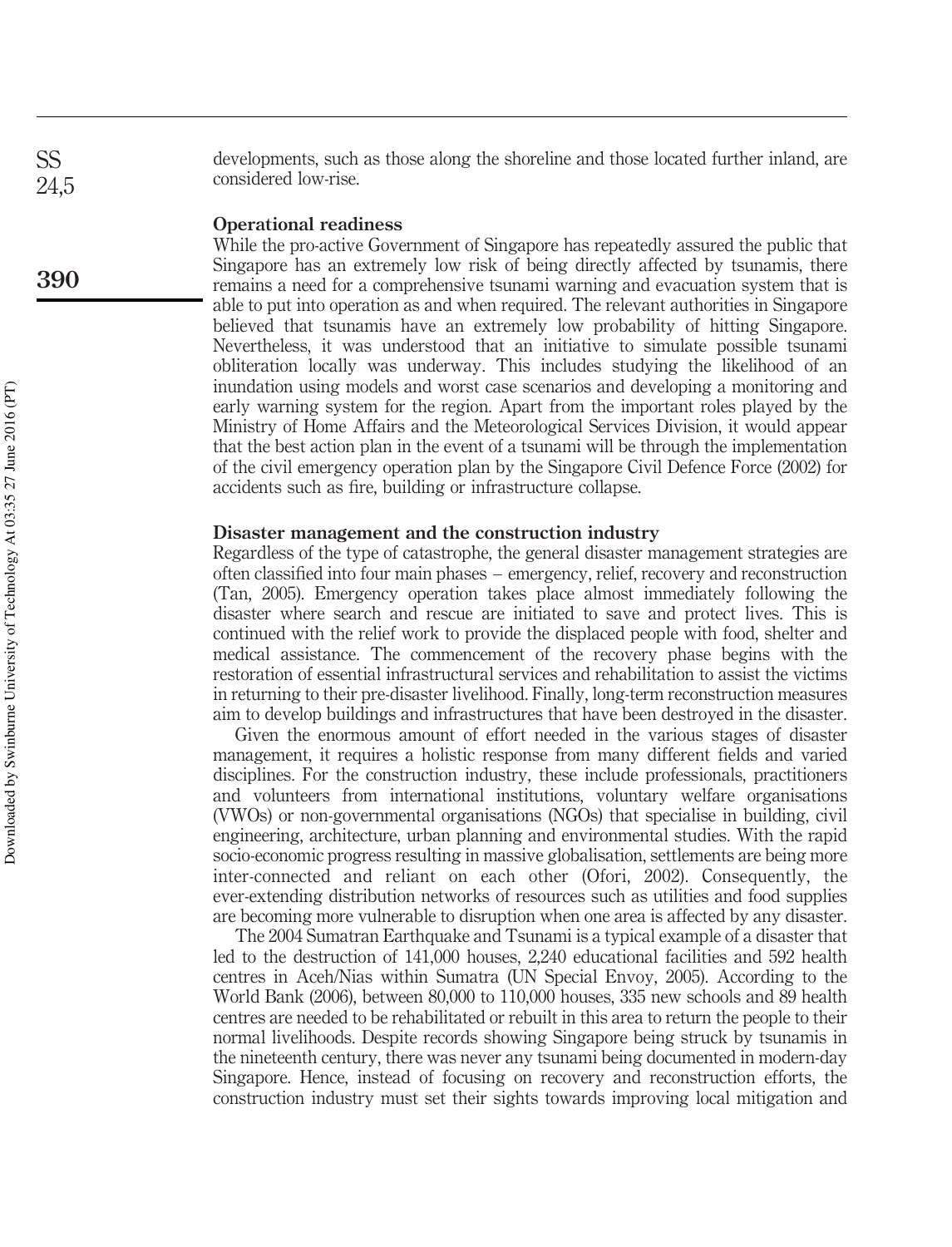preparedness level. By doing so, Singapore will be better positioned to respond to a tsunami if and when it happens.

In order to be tsunami ready, it is necessary for the local construction industry to appreciate the importance of the building delivery process and its life cycle from planning, design, construction to operation and maintenance. At each stage, a deliberate, planned, strategic and systematic process must be established to improve the capacity and capability of the industry to respond effectively to disasters (Ofori, 2002). Although the current local framework has an elaborate process of checks and balances, there are still many opportunities to develop the construction industry further with regards to disaster management. Table I shows how a pre-emptive industry can respond efficiently and effectively in dealing with tsunamis at various stages of the building delivery process and life cycle through the proposed mitigating measures. Yet, it is even more pertinent to develop the necessary proficiency and expertise in tsunami preparedness amongst the various industry players.

#### *Appropriate business and operating environment*

A conducive business and operating environment aids the adoption of a disaster management plan in the construction industry. Based on professional hazard and vulnerability assessments, the government can enact suitable laws, regulations and codes for planning, development and building control. These standards will establish a proper framework of documentation, procedures and practices to guide and facilitate the continuous development of the companies in the various aspects of tsunami management.

In Singapore, the Urban Redevelopment Authority (URA, 2004) and Building and Construction Authority (BCA, 2005) can give practical effect to the policies by supporting and enforcing the regulatory framework on disaster management in every development works (see Table I). The public sector can also take the lead to embrace this concept in their contract forms and project procedures. These strategies will help to set the stage for future industry-led developments to nurture the capability of the local players in this area.

#### *Institutional, corporate and human resource development*

Professional institutions and trade associations can help to promote tsunami awareness and develop a proper tsunami action protocol among developers, consultants, contractors and facility managers. In this regard, training programmes should be provided to future and current professionals of these organisations for them to upgrade their knowledge and skills in response to disasters which might happen anytime in the future. Not only can the educational institutions redevelop their curricula to include specialised disaster management modules, but the professional institutes can also mandate its members to take up disaster management courses as part of their continuous professional development scheme. This educational process will provide opportunities for the industry to upgrade their capacity and capability to undertake works that may require special precautionary measures.

#### *Research and development (R&D)*

The vulnerability of constructed facilities has long been considered a risk in every country. In fact, numerous historical tsunamigenic events have created extreme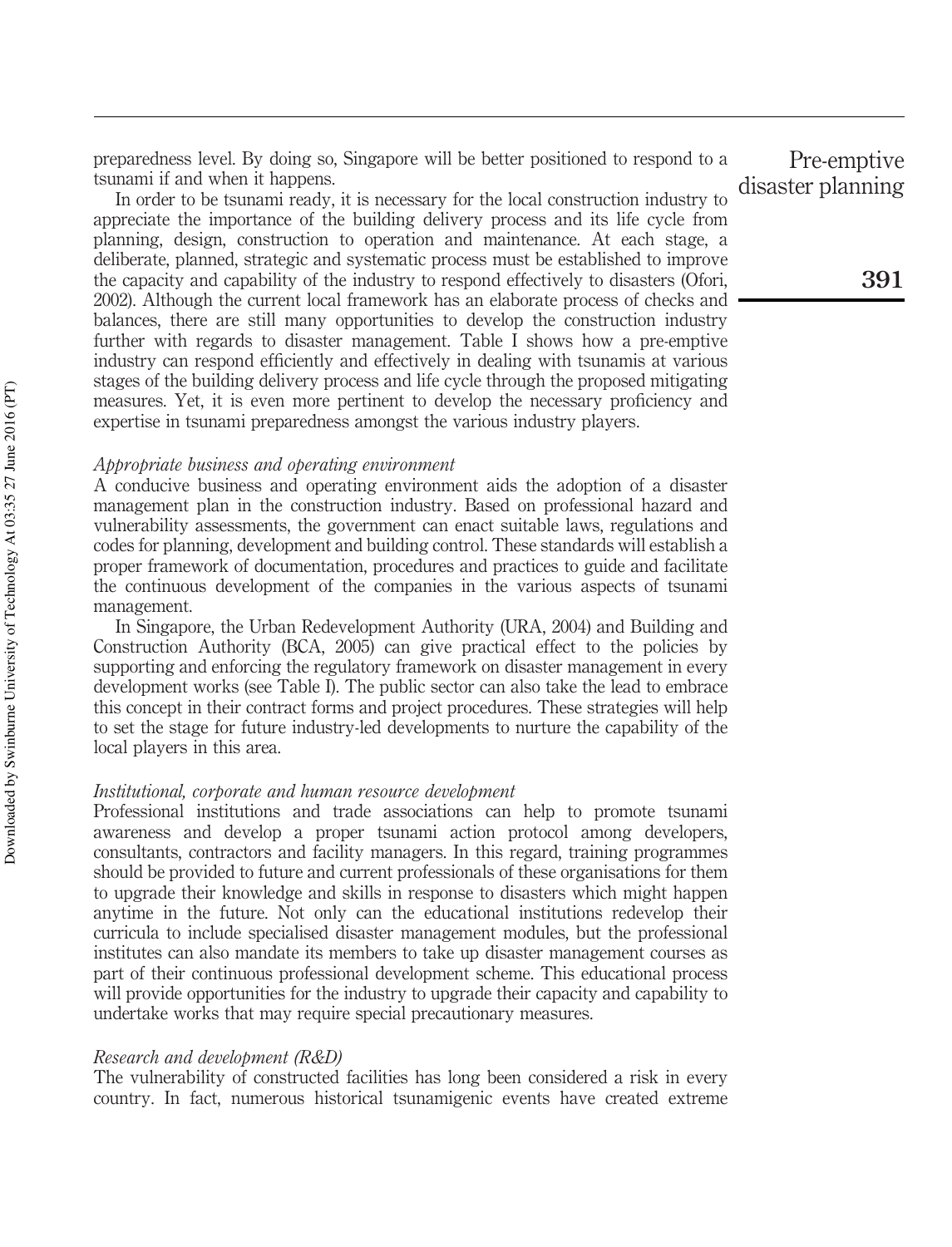| Table I.<br>Mitigating measures for<br>the construction industry |                                                                                                                                                                                                                                                                                       |                                                                                                                                                                                                                                                                                                                                                                  | SS<br>24,5<br>392                                                                                                                                                                                                                                                                                                                                 |
|------------------------------------------------------------------|---------------------------------------------------------------------------------------------------------------------------------------------------------------------------------------------------------------------------------------------------------------------------------------|------------------------------------------------------------------------------------------------------------------------------------------------------------------------------------------------------------------------------------------------------------------------------------------------------------------------------------------------------------------|---------------------------------------------------------------------------------------------------------------------------------------------------------------------------------------------------------------------------------------------------------------------------------------------------------------------------------------------------|
| Stages                                                           | Administrative procedures                                                                                                                                                                                                                                                             | Special features of procedures                                                                                                                                                                                                                                                                                                                                   | Potential mitigation measures against<br>tsunamis                                                                                                                                                                                                                                                                                                 |
| Planning                                                         | Urban Redevelopment Authority (URA)<br>issues the "Development Planning<br>Approval"                                                                                                                                                                                                  | Payment of development charges if the<br>gross floor area exceeds the prescribed<br>Applications to be made by qualified<br>persons, i.e. registered architects and<br>engineers<br>baseline                                                                                                                                                                     | A higher gross plot ratio or storey height to<br>A suitable buffer zone from the coastline to<br>permit safe evacuation above the maximum<br>run-up height (especially for developments<br>restrict developments along the inundation<br>near the shore)<br>distance                                                                              |
| Design                                                           | Building and Construction Authority<br>(BCA) and other technical agencies<br>including Fire Services Bureau and<br>Ministry of the Environment issues the<br>"Building Plan Approval"                                                                                                 | Building activity can only begin after the<br>submitted calculations and drawings of<br>Accredited Checker must scrutinise<br>Design should be done by qualified<br>issuance of a Building Permit.<br>structural engineer<br>persons                                                                                                                             | to resist the lateral forces and vertical loads<br>Improve the structural systems of buildings<br>girders, braced frames, belt or outrigger<br>Examples include the use of transfer<br>trusses, shear walls and tubes<br>of the incoming waves                                                                                                    |
|                                                                  | codes of practice specify detailed<br>requirements for construction activities<br>For public-sector buildings, contractor<br>must be registered (i.e. satisfy personnel,<br>Qualified and track reord criteria)<br>Qualified persons must sup<br>Building Control Act/Regulations and | engineer or clerk of works on the site to act<br>Construction site deemed as a factory for<br>Certificate of Statutory Completion must<br>Temporary Occupation Permit (TOP) is<br>Client must pay for full-time resident<br>given after all the installations and<br>systems are tested at completion<br>health and safety reasons<br>as client's representative | their ISO 9000 and OHSAS 18001 standards<br>Ensure building complies with the relevant<br>standards of safety, amenities and matters<br>mitigation systems for their buildings in<br>contractors endorse tsunami mitigation<br>Organisations to incorporate tsunami<br>measures in the construction process<br>Periodic inspections to ensure the |
| Construction                                                     |                                                                                                                                                                                                                                                                                       | be granted. Requirements are even more<br>Annual certificate of inspection required<br>Five-yearly inspections of structural<br>stringent than those for TOP<br>for all buildings with lifts                                                                                                                                                                     | Prepare a tsunami evacuation plan (vis-à-vis<br>of public policy with regards to tsunami<br>the current fire emergency plan) for the<br>occupants and building management to<br>before the issuance of TOP                                                                                                                                        |
| Operations and<br>maintenance                                    | Building can only be utilised for the<br>approved purposes<br>Source: Adapted from Ofori (2002)                                                                                                                                                                                       | efficacy for commercial buildings; and<br>ten-yearly inspections for residential<br>buildings                                                                                                                                                                                                                                                                    | Regular servicing and proper maintenance<br>follow in the event of a tsunami disaster<br>of coastal protection infrastructure                                                                                                                                                                                                                     |

Downloaded by Swinburne University of Technology At 03:35 27 June 2016 (PT) Downloaded by Swinburne University of Technology At 03:35 27 June 2016 (PT)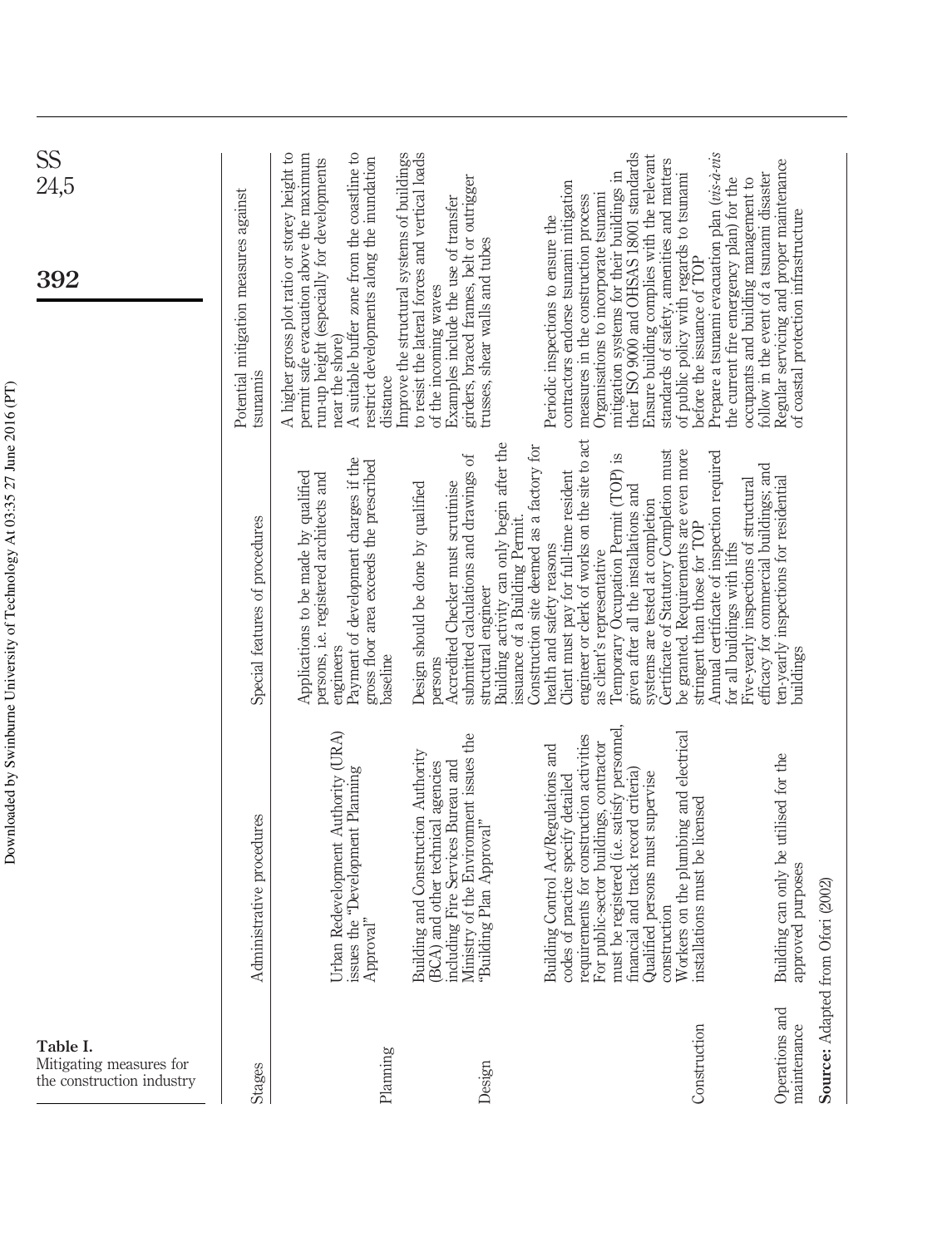devastation of the built environment in coastal communities. Ofori (2002) has attributed the cause to the following five distinct features of the constructed items and their associated vulnerabilities: Pre-emptive disaster planning

- (1) *Location specific and immobile* items are exposed to disasters where they are located; they cannot be moved as a precaution.
- (2) *Highly expensive* impossible to test the constructed facility by exposing it to the full force of a possible disaster. Thus, simulations and tests may not fully reflect the actual situation.
- (3) *Long development process* planning, design and construction involve multiplicity of operations, with dispersed control.
- (4) *Durable* durability is both a requirement and a feature. When the item is exposed to natural elements, wear and tear may weaken it.
- (5) *Usage* items are occupied and utilised for livelihood. Thus, disasters affecting them can lead to loss of lives (Ofori, 2002).

Given the inherent weakness of the current constructed facilities, academia needs to embark on extensive R&D programmes to investigate the relationships between tsunamis and the built environment. Until there is more in-depth understanding of the impact of tsunamis, researchers will be ineffective in coming up with appropriate building designs and suitable materials that are both high-performing and tsunami-resistant.

# Conclusion

At the local level, the problem with tsunamis is that most people never really experience these events. Consequently, they believe it is not going to happen and ignore the associated risks involved. However, such major natural catastrophes have occurred throughout the geological history and it is not going to stop happening just because of the advancement in scientific knowledge. It is not a question of if, but a question of when.

The dynamics of tsunamis from commencement to termination have been systematically discussed and explained. Basically, they can be caused by earthquakes, landslides, volcanic eruption and asteroid impacts. Once generated, they can travel at great velocities in a ripple effect to create much devastation on the shoreline. Often, this is measured by the run-up height and inundation distance. In fact, special features of the geographical landscape can either promote or dampen the effects of tsunamis. Based on the preliminary analysis of the historical data from NOAA's (2003) database and geographical data from local maps, there appears to remain some potential risks of tsunamis to Singapore. It would seem that Singapore is not absolutely safe from tsunami attacks and the effects can be beyond the imagination of the local populace.

Studies have shown that the post-disaster management process is often plagued with problems that have led to increased cost and delays. In order to bring about a more effective and efficient relief and reconstruction process, issues such as logistic and organisational coordination, strategies for cooperation, accountability and transparency and political and security issues have to be seriously considered at the outset. A tsunami management system is proposed at every stage of the building delivery process and life cycle to better prepare the nation against any tsunami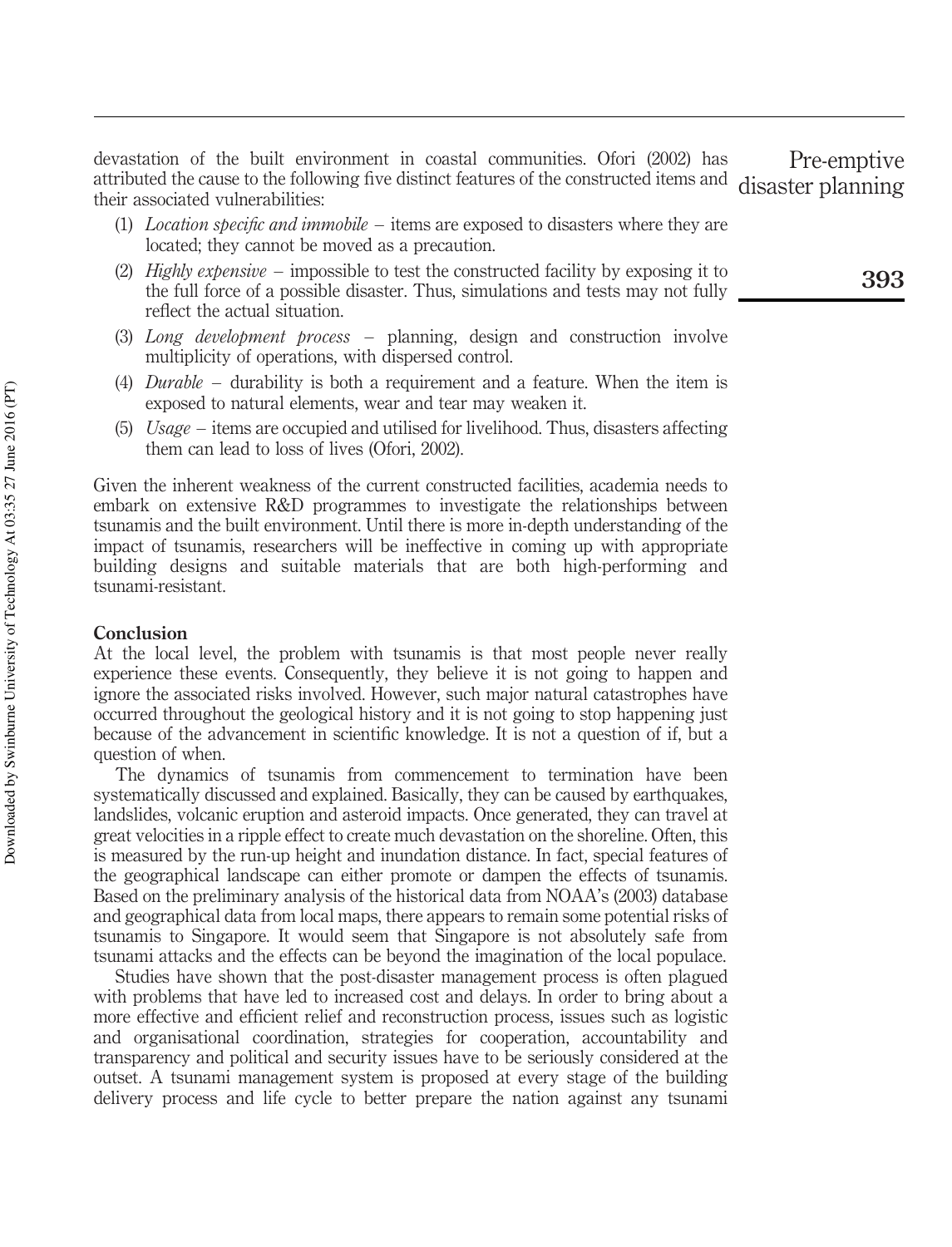disaster. Through integrated efforts by the government, corporate and academic institutions, the local construction industry can also improve its management capacity and capability to prepare for and mitigate the risks from tsunamis. There is certainly a role which the construction industry can play to pre-empt the destructive forces of tsunamis before they hit.

Finally, it is noteworthy that Chhibber and Parker (2006), both from the World Bank's Independent Evaluation Group, have argued that the ghastly impact on lives from natural phenomenon such as tsunamis could have been avoided if disaster risk had been an integral part of long-term development planning. In short, it is lamentable that disasters are predictable, but countries do not plan for them. The World Bank's duo opined that prevention is more cost-effective than response, and that poor construction quality is a major reason why so many people lost their lives when disasters strike in developing countries. This could be caused by lax building codes, weak enforcement of construction standards, and corrupt procurement practices. Upstream in the construction supply chain, better land use planning is important to ensure that people are not housed in risky areas. In arguing that building materials and design are closely related and small changes can either save thousands of lives or put many more at greater risks, Chhibber and Parker (2006) noted that it actually costs very little, an estimated 10 per cent increase, to make structures safer. Preventive maintenance of key protective infrastructure is also of critical importance for protection against future catastrophes, as vividly shown by the costly neglect of levees designed to protect the city of New Orleans when Hurricane Katrina struck the USA. Although studies have shown that \$1 spent on prevention can save up to \$40 of damage, Chhibber and Parker (2006) lamented that countries are still reluctant to invest in more risk management when funds might be diverted to meet other developmental needs. In their fitting conclusion, Chhibber and Parker (2006) warned that unless the world rigorously changes the way disaster risk is brought into developing thinking, mankind will remain in a vicious and expensive cycle of quick fixes, provoke donor fatigue and continue to jeopardise the lives of poor people in disaster hotspots!

#### References

Bryant, E. (2001), *Tsunami: The Underrated Hazard*, Cambridge University Press, Cambridge.

- Building and Construction Authority (BCA) (2005), "Building control and management", BCA, Singapore, available at: www.bca.gov.sg/Professionals/BuildingControl/building\_control. html
- Central Intelligence Agency (2005), *The World Factbook: Singapore*, CIA, Washington, DC, available at: www.cia.gov/cia/publications/factbook/geos/sn.html
- Channel NewsAsia (2005), "Tsunami disaster: the aftermath", available at: www. channelnewsasia.com/killerwaves/
- Chhibber, A. and Parker, R. (2006), "Shaken before we are stirred? Disasters are predictable but countries don't plan for them", *Today*, 7 July, p. 2.
- Department of Earth and Space Sciences (DESS) (2005), *Tsunami*, DESS, University of Washington, Washington, DC, available at: www.ess.washington.edu/tsunami/toc.html

George, P.C. (2005), "The tsunami page, USA", available at: www.drgeorgepc.com

Ghosh, N. (2005), "Singapore 'not safe from tsunami'", *The Straits Times*, 15 October, p. 5.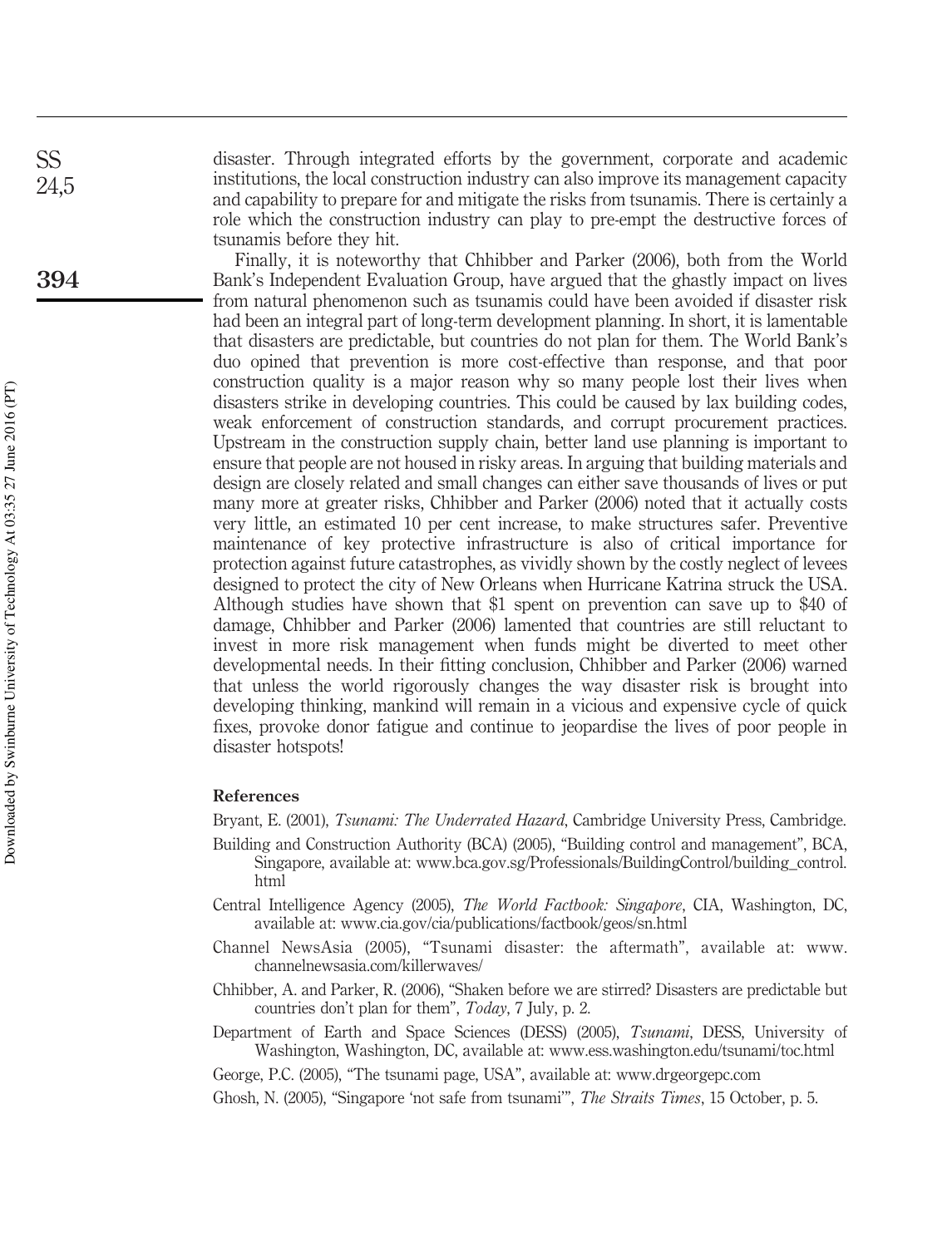Google (2005), "Google map: Singapore", available at: http://maps.google.com

- Gusiakov, V.K. (2005), "Tsunami generation potential of different tsunamigenic regions in the disaster planning Pacific", *Marine Geology*, Vol. 215 Nos 1-2, pp. 3-9.
- Intergovernmental Oceanographic Commission (IOC) (1999), *Tsunami Warning System in the Pacific: ITSU Master Plan*, IOC, UNESCO, Paris.
- Intergovernmental Oceanographic Commission (IOC) (2005), available at: www.tsunamiwave. info
- Intergovernmental Oceanographic Commission (IOC), International Tsunami Information Centre, Laboratoire de Geophysique, and National Oceanographic and Atmospheric Administration (2005), *Tsunami: The Great Waves*, Intergovernmental Oceanographic Commission, International Tsunami Information Centre, Laboratoire de Geophysique, and National Oceanographic and Atmospheric Administration, Honolulu, HI.
- Kusky, T.M. (2003), *Geological Hazards: A Sourcebook*, Greenwood Press, Westport, CT.
- Lin, P.P. (2006), "Singapore is not 100 per cent safe from Tsunamis", *Lianhe Zaobao*, 6 February, p. 7.
- Lisitsyn, A.P. (1988), *Avalanche Sedimentation and Breaks in the Sediment Deposition in Seas and Oceans*, Nauka, Moscow.
- Mapping Unit (1995), *Topographical Map*, Ministry of Defence, Singapore.
- MapQuest (2005), "Map of South East Asia", available at: www.mapquest.com
- Meteorological Services Division (MSD) (2005), "Tsunami FAQ", available at: http://app.nea.gov. sg/cms/htdocs/category\_sub.asp?cid=33
- National Oceanic and Atmospheric Administration (NOAA) (2003), "Tsunami event database", available at: www.ngdc.noaa.gov/seg/hazard/tsevsrch\_idb.shtml
- National Oceanic and Atmospheric Administration (NOAA) (2005), "Tsunamis", available at: www.noaa.gov/tsunamis.html
- National Parks Board, Singapore (2005), "Park connector network", available at: www.nparks. gov.sg/parks/par\_conn/network\_progress\_plan.shtml
- Ofori, G. (2002), "Construction industry development for disaster prevention and response, keynote paper", *Proceedings of the Conference on Improving Post Disaster Reconstruction in Developing Countries, 23-25 May 2002, Organized by the Information and Research for Reconstruction and IF Research Group, University of Montreal, Canada*, available at: www.GRIF.UMontreal.ca/pages/papersmenu.html
- Oloruntoba, R. (2005), "A wave of destruction and the waves of relief: issues, challenges and strategies", *Disaster Prevention and Management*, Vol. 14 No. 4, pp. 506-21.
- Pan, T.C., Karim, K.R., You, X., Lim, C.L. and Leong, C.L. (2005), "The great Sumatra-Andaman Islands earthquake of 26 December 2004: far-field response in Singapore", unpublished report, Protective Technology Research Centre, Nanyang Technological University, Singapore.
- Prager, E.J. (2000), *Furious Earth: The Science and Nature of Earthquakes, Volcanoes and Tsunamis*, McGraw-Hill, New York, NY.
- Raymondjose, J. (2005), "Is disaster moving northwards? Nicobar Islands quake could have serious implications for Singapore and Malaysia: Thai expert", *Today*, 19 December.
- Singapore Civil Defence Force (2002), "Fire emergency plan", available at: www.scdf.gov.sg/ html/info/inf02\_fssb11.html
- Singapore Department of Statistics (2005), *Yearbook of Statistics, 2005*, SingStat, Singapore.

395

Pre-emptive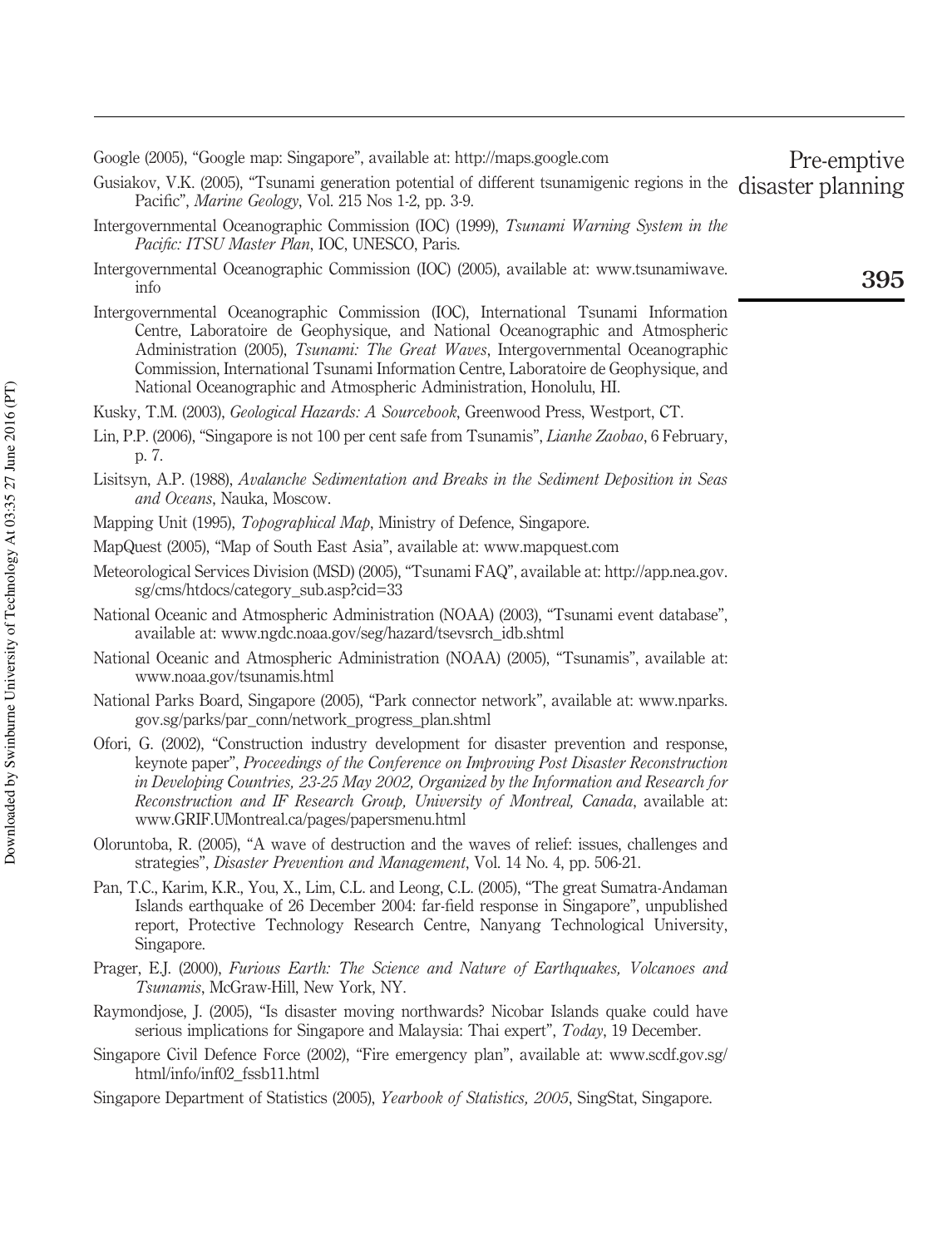| Singapore Red Cross Society (2005), "Tsunami relief and reconstruction efforts", available at: |  |  |  |  |
|------------------------------------------------------------------------------------------------|--|--|--|--|
| www.redcross.org.sg                                                                            |  |  |  |  |

Stallen, M., Chabannes, Y. and Steinberg, F. (1994), "Potentials of prefabrication for self-help and mutual-aid housing in developing countries", *Habitat International*, Vol. 18 No. 2, pp. 13-39.

Survey Department (2001), *Singapore Street Directory*, 20th ed., Ministry of Law, Singapore.

- Tan, T.K. (2005), "Tsunami reconstruction: how should aid be deployed?", *Lianhe Zaobao*, 28 December, p. 16.
- Trim, P.R.J. (2004), "An integrative approach to disaster management and planning", *Disaster Prevention and Management*, Vol. 13 No. 3, pp. 218-25.
- UN-Habitat (2003), "Disaster management programme (DMP), of UN-HABITAT", available at: www.unhabitat.org/programmes/rdmu
- UN Special Envoy (2005), "Indonesia", available at: www.tsunamispecialenvoy.org/country/ indonesia.asp
- URA (2003), "Master plan 2003", available at: www.ura.gov.sg/ppd/gazettedmp2003/index.htm
- URA (2004), "Development control", available at: www.ura.gov.sg/dc/edanet\_outside.html
- Wong, P.P. (2005), "A tale of three beaches: tsunami impacts on the tourist coasts of Phuket" unpublished seminar paper presented on 8 April 2005, Department of Geography, National University of Singapore.
- World Bank (2006), "Hazard risk management", available at: http://web.worldbank.org/ WBSITE/EXTERNAL/TOPICS/EXTURBANDEVELOPMENT/EXTDISMGMT/0, menuPK:341021 ~ pagePK:149018 ~ piPK:149093 ~ theSitePK:341015,00.html

#### Corresponding author

Low Sui Pheng can be contacted at: bdglowsp@nus.edu.sg

SS 24,5

To purchase reprints of this article please e-mail: reprints@emeraldinsight.com Or visit our web site for further details: www.emeraldinsight.com/reprints